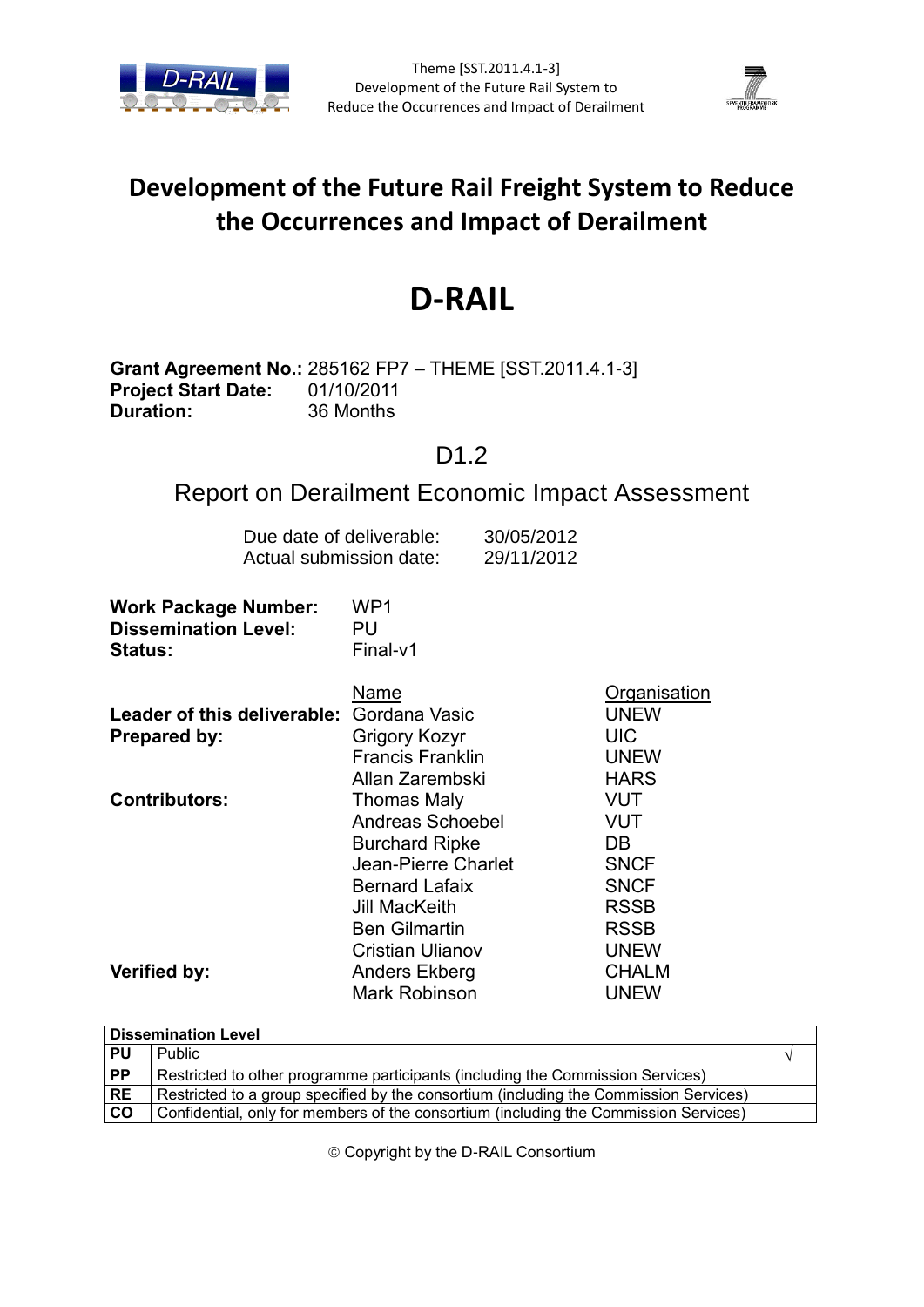# **D-RAIL Consortium**

| 1.  | UNIVERSITY OF NEWCASTLE UPON TYNE                       | <b>UNEW</b>    | United Kingdom        |
|-----|---------------------------------------------------------|----------------|-----------------------|
| 2.  | UNION INTERNATIONALE DES CHEMINS DE<br><b>FER</b>       | <b>UIC</b>     | France                |
| 3.  | RAIL SAFETY AND STANDARDS BOARD<br><b>LIMITED</b>       | <b>RSSB</b>    | <b>United Kingdom</b> |
| 4.  | <b>TECHNISCHE UNIVERSITAET WIEN</b>                     | <b>VUT</b>     | Austria               |
| 5.  | PANTEIA BV                                              | <b>PANTEIA</b> | <b>Netherlands</b>    |
| 6.  | CHALMERS TEKNISKA HOEGSKOLA AB                          | <b>CHALM</b>   | Sweden                |
| 7.  | POLITECNICO DI MILANO                                   | <b>POLIM</b>   | Italy                 |
| 8.  | (withdrawn)                                             |                |                       |
| 9.  | <b>LUCCHINI RS SPA</b>                                  | <b>LUCC</b>    | Italy                 |
| 10. | <b>MER MEC SPA</b>                                      | <b>MERM</b>    | Italy                 |
| 11. | <b>FAIVELEY TRANSPORT ITALIA SPA</b>                    | <b>FAIV</b>    | Italy                 |
| 12. | <b>TELSYS GMBH</b>                                      | <b>TELS</b>    | Germany               |
| 13. | <b>OLTIS GROUP AS</b>                                   | <b>OLT</b>     | <b>Czech Republic</b> |
| 14. | <b>VYZKUMNY USTAV ZELEZNICNI AS</b>                     | <b>VUZ</b>     | <b>Czech Republic</b> |
| 15. | <b>DEUTSCHE BAHN AG</b>                                 | DB             | Germany               |
| 16. | <b>HARSCO RAIL LIMITED</b>                              | <b>HARS</b>    | <b>United Kingdom</b> |
| 17. | SCHWEIZERISCHE BUNDESBAHNEN SBB<br>AG                   | <b>SBB</b>     | Switzerland           |
| 18. | <b>OBB-Infrastruktur AG</b>                             | <b>OBB</b>     | Austria               |
| 19. | SOCIETE NATIONALE DES CHEMINS DE<br><b>FER FRANCAIS</b> | <b>SNCF</b>    | France                |
| 20. | <b>TRAFIKVERKET - TRV</b>                               | <b>TRV</b>     | Sweden                |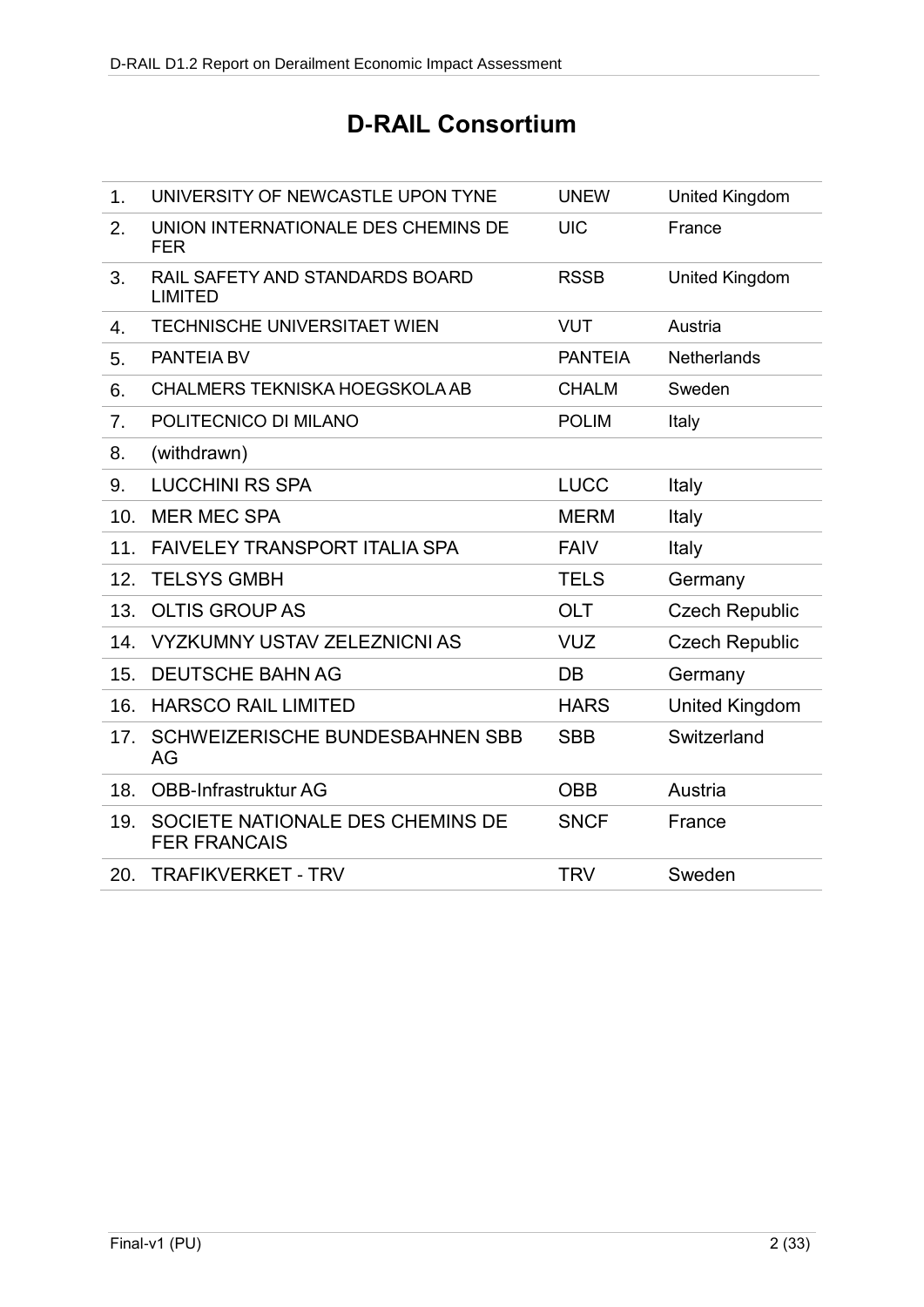| <b>Version</b> | <b>Date</b> | Authors /               | Description of additions / modifications                   |  |  |
|----------------|-------------|-------------------------|------------------------------------------------------------|--|--|
|                |             | <b>Contributors</b>     |                                                            |  |  |
| v1             | 26/04/2012  | Grigory Kozyr,          | First draft                                                |  |  |
|                |             | Gordana Vasic           |                                                            |  |  |
| v <sub>2</sub> | 11/06/2012  | Grigory Kozyr           | Second draft. Added 3 options to do analysis.              |  |  |
| v3             | 05/07/2012  | Grigory Kozyr           | Third draft. Emphasis on First analysis option.            |  |  |
| ν4             | 27/07/2012  | Grigory Kozyr,          | Forth draft. Second and third analysis options deleted.    |  |  |
|                |             | Gordana Vasic           | New data from Germany, Sweden and Switzerland              |  |  |
|                |             |                         | added in analysis.                                         |  |  |
| v5             | 29/07/2012  | Grigory Kozyr           | Fifth draft. New first option analysis corrected.          |  |  |
| v6             | 30/07/2012  | Grigory Kozyr           | Sixth draft. Analysis better explained.                    |  |  |
| V <sub>7</sub> | 14/08/2012  | Gordana Vasic           | Document put in the new template. Ranking analysis         |  |  |
|                |             |                         | adjusted to values of 2012 costs. Major deliverable        |  |  |
|                |             |                         | changes.                                                   |  |  |
| $v6$ -fjf-2    | 19/08/2012  | <b>Francis Franklin</b> | Major corrections of structure and English to version 6.   |  |  |
| v8             | 20/08/2012  | Gordana Vasic           | Final draft. Merged 2 versions v6-fjf-2 and v7.            |  |  |
| f1             | 15/10/2012  | Gordana Vasic           | Final draft. Including comments on v8 from: Anders,        |  |  |
|                |             |                         | Andreas, Grigory, Jill, Frank, Allan's corrections of 5.2. |  |  |
|                |             |                         | Minor structural changes by Gordana. Major changes of      |  |  |
|                |             |                         | Chapter 5.                                                 |  |  |
| f2             | 5/11/2012   | Gordana Vasic           | Including comments from Cristian Ulianov.<br>Merging       |  |  |
|                |             | Francis Franklin        | Chapters 4 and 5.                                          |  |  |
| $final-v1$     | 28/11/2012  | Gordana Vasic           | Final comments addressed                                   |  |  |
|                |             | Cristian Ulianov        |                                                            |  |  |

# **Document History**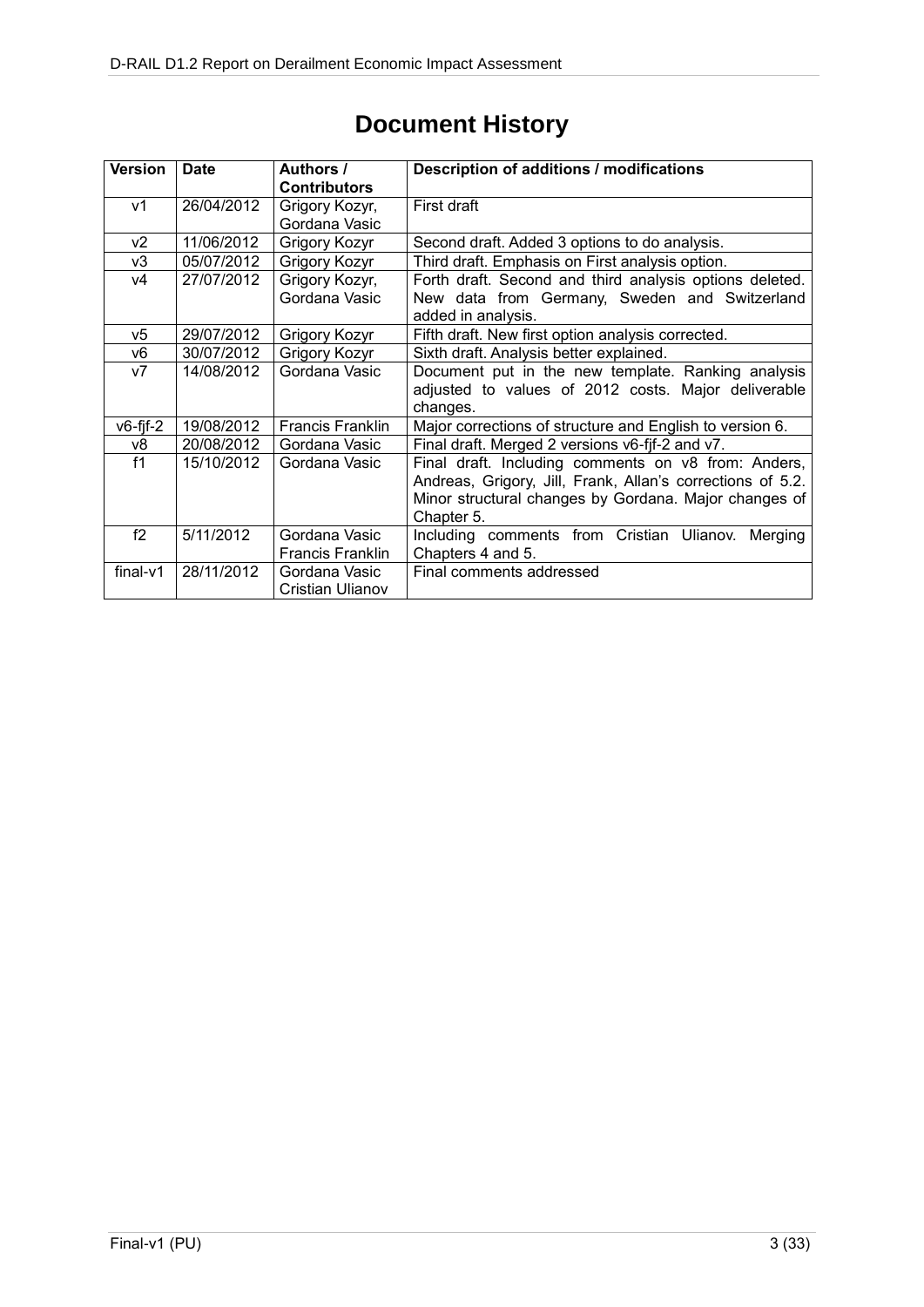## **Executive Summary**

The objective of D-RAIL's Work Package 1 is to provide a comprehensive review of recent freight derailments, to identify causes leading to these, and to understand the economic and social impact.

The first step was to gather information and conduct a review of project partner countries' freight train derailments happening in the period 2005-2010. Using this accident data, a Derailment Database has been created to capture several aspects of derailment causes including infrastructure, rolling stock and operation. An overview of data sources and rankings of derailment causes are presented in Deliverable D1.1.

Deliverable D1.2 provides details on the impact of freight derailments, including an assessment of the economic impact. Data sources were European databases EUROSTAT and ERADIS, information from project partners' databases and information from previous reports, studies and papers.

From the analysis of derailment impact in this deliverable, a number of observations can be made for modelling derailment costs:

- There are 500 derailments per year, of which 7% (35 derailments) involve dangerous goods.
- There are, on average, 2 fatalities per year and 3 serious injuries per year, at costs of 1.5M€ per fatality and 0.2M€ per serious injury, so the human cost is 3.6M€ per year. This is equivalent to a human cost of 7200€ per derailment.
- Environmental clean-up costs are negligible except in the 7% of derailments involving dangerous goods. If the minimum cost per dangerous goods derailment (250000 $\varepsilon$ ) is assumed here, this is equivalent to 17500€ per derailment.

Based on this, the human cost and environmental cost add a fixed cost of 24700€ per derailment, independent of the type of derailment. However, this is an average value, and could be thought of as, for example, six severe derailments per year, each incurring costs of 2M€ (rather than 500 derailments per year, each incurring the cost of 24700€ per derailment).

In data collection, the costs were split into two major groups:

- Direct costs, meaning just railway asset costs of infrastructure and rolling stock that are damaged during or after a derailment.
- Indirect costs, including e.g., disruption cost (delay minutes, etc.), fatalities and injuries costs, legal and litigation costs, third party damage, environmental (could include post-accident clean-up operation, etc.), attendance of emergency services, public dangers (hazardous cargo), loss of cargo and freight.

The data collected in D-RAIL indicates an 80%/20% split of direct costs between infrastructure and rolling stock.

For calculating the total impact in cases where only direct costs are known, the direct cost should be multiplied by a factor – ERA's cost benefit analysis model gives a factor of 2.5. Data for the USA indicate this factor to be 1.8 - 2. Analysis of the data provided by infrastructure managers in the D-RAIL project suggests that this factor may be much lower (only 1.33) but likely varies considerably between countries.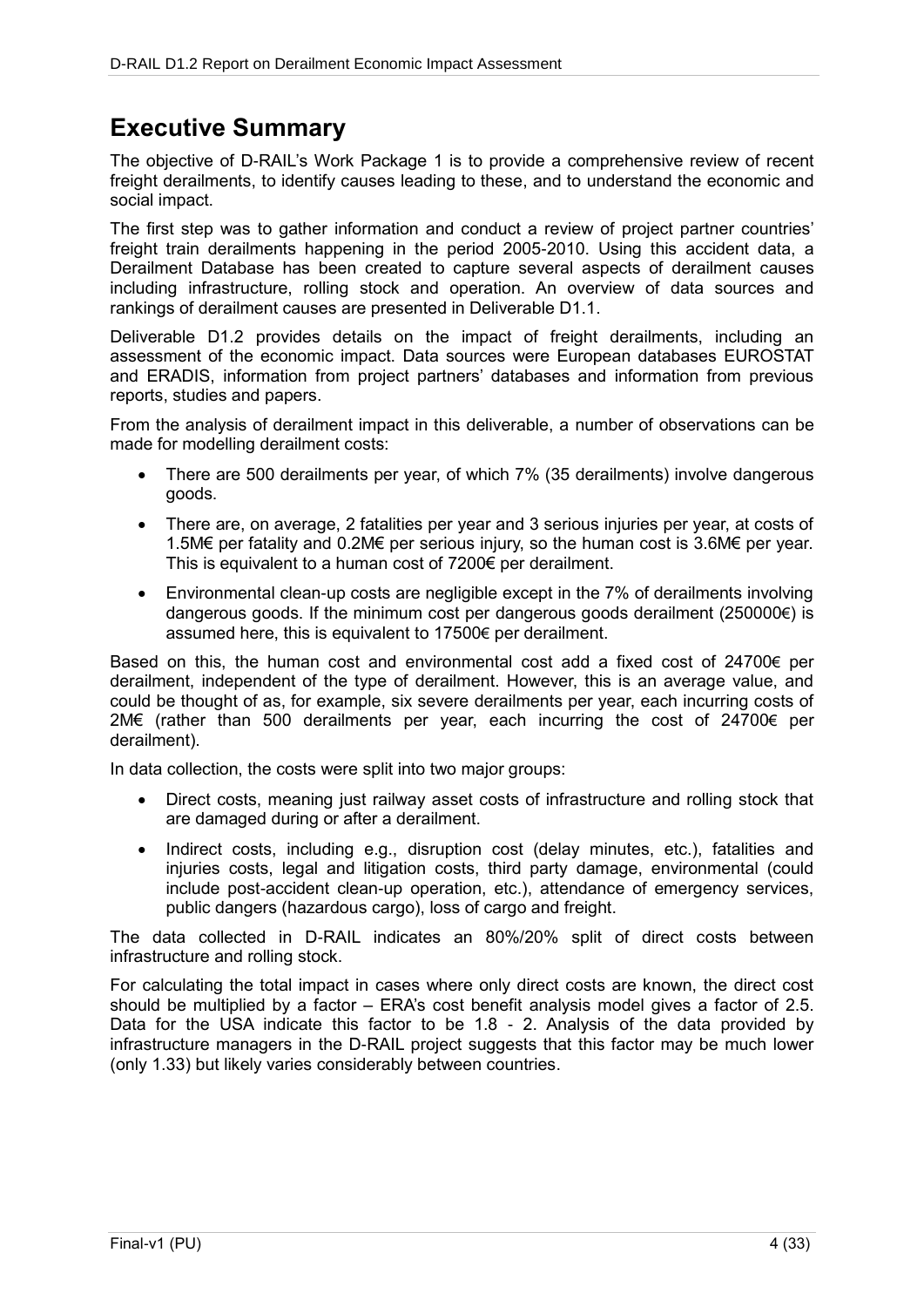# **Table of Contents**

| 1 |                                                                                                |  |  |
|---|------------------------------------------------------------------------------------------------|--|--|
| 2 |                                                                                                |  |  |
| 3 |                                                                                                |  |  |
| 4 | 4.1<br>4.2<br>4.3<br>4.3.1<br>4.3.2<br>4.3.3<br>4.3.4<br>4.3.5<br>4.3.6<br>4.3.7<br>4.4<br>4.5 |  |  |
| 5 | 5.1<br>5.1.1<br>5.1.2<br>5.1.3<br>5.2                                                          |  |  |
| 6 |                                                                                                |  |  |
| 7 |                                                                                                |  |  |
|   |                                                                                                |  |  |
|   | <b>Appendix 1</b><br><b>Appendix 2</b><br><b>Appendix 3</b>                                    |  |  |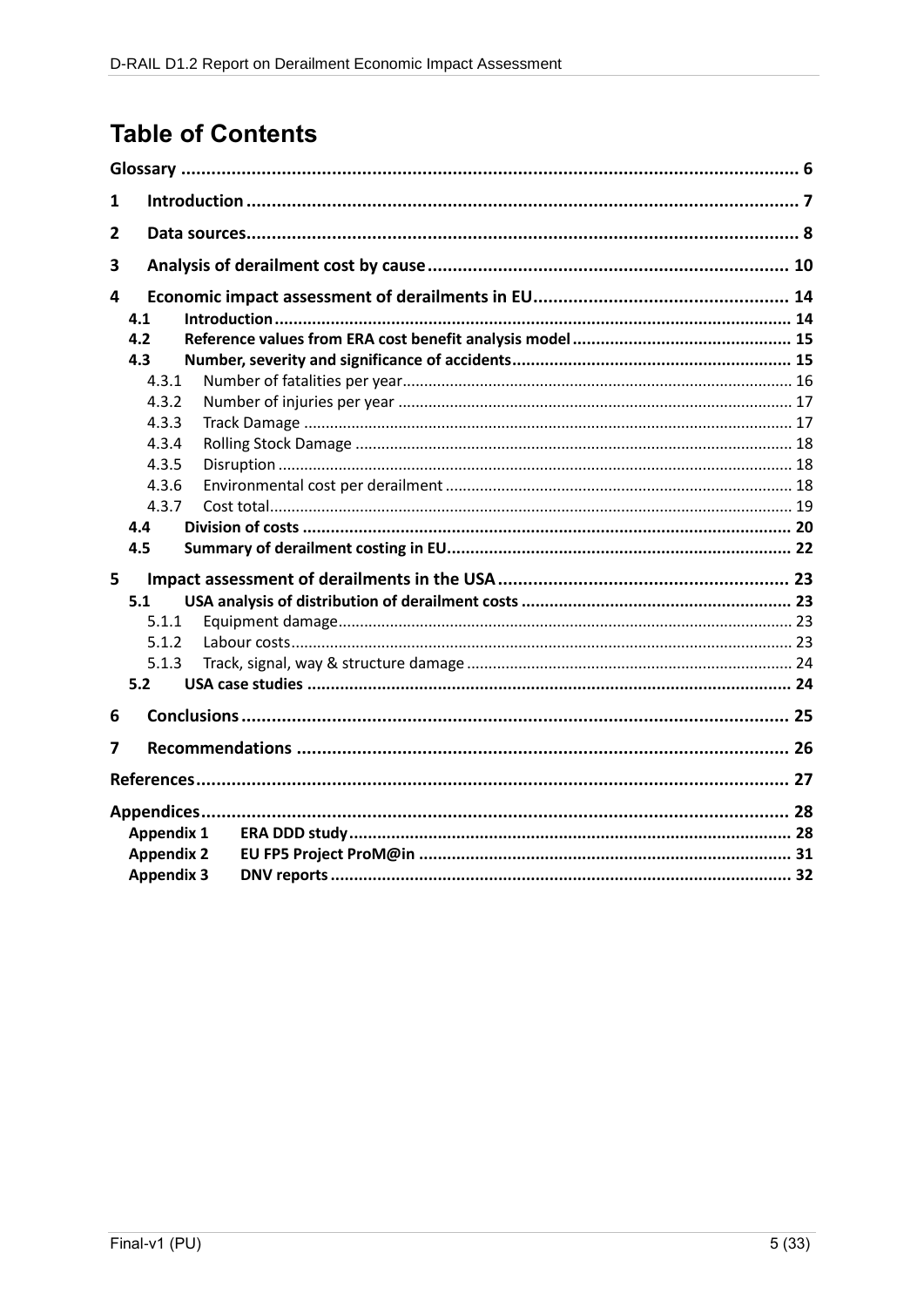# **Glossary**

| <b>CBA</b>      | Cost benefit analysis                                           |
|-----------------|-----------------------------------------------------------------|
| <b>DDD</b>      | Derailment detection device                                     |
| <b>DG</b>       | Dangerous goods                                                 |
| <b>DNV</b>      | Det Norske Veritas                                              |
| <b>ERA</b>      | European Railway Agency                                         |
| <b>ERADIS</b>   | European Railway Agency Database of Interoperability and Safety |
| <b>ERTMS</b>    | European Rail Traffic Management System                         |
| <b>EUROSTAT</b> | The statistical office of the European Union                    |
| <b>FRA</b>      | Federal Railroad Authority (USA)                                |
| <b>GB</b>       | <b>Great Britain</b>                                            |
| <b>HABD</b>     | <b>Hot Axle Box Detector</b>                                    |
| <b>HF</b>       | Human factor                                                    |
| <b>KVB</b>      | Contrôle de Vitesse par Balises ('Speed control by beacons')    |
| <b>LCC</b>      | Life cycle cost                                                 |
| <b>ME</b>       | <b>Million Euro</b>                                             |
| <b>NIB</b>      | <b>National Investigation Bodies</b>                            |
| <b>NSA</b>      | <b>National Safety Authorities</b>                              |
| <b>RGS</b>      | Railway Group Standard                                          |
| <b>RSSB</b>     | Rail Safety and Standards Board                                 |
| <b>SMIS</b>     | Safety Management Information System                            |
| <b>S&amp;C</b>  | Switches and Crossings                                          |
| <b>UIC</b>      | International Union of Railways                                 |
| <b>WP</b>       | Work package                                                    |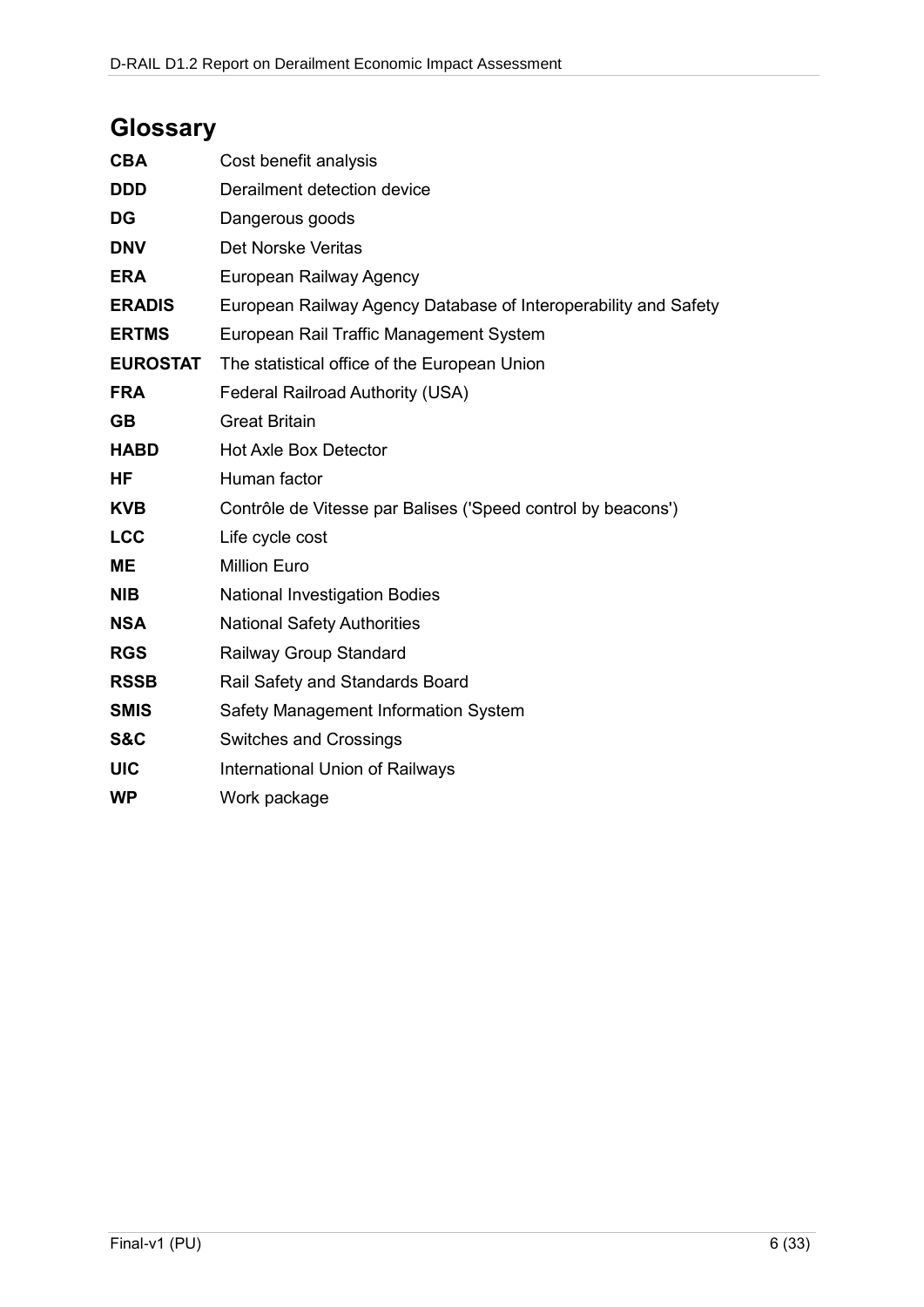# **1 Introduction**

Work Package 1 of D-RAIL provides a comprehensive review of freight derailments over the period of 2005-2010. This builds on the recent work by DNV for the European Rail Agency, as well as past studies by UIC, and by RSSB of derailments in the UK.

This work package includes two deliverables. Deliverable D1.1 provides a summary and database of derailments with the focus on identifying the most common causes; these results feed into WP3 which will model and analyse derailment causes in greater depth. Deliverable D1.2 focuses on an assessment of the economic impact; this will feed into cost benefit analysis in WP2 and economic analysis (LCC) in WP7.

D-RAIL Deliverable D1.1 categorized European, USA and Russian derailments according to the categories of causes selected by DNV, with the addition of one extra cause: 'Human factors'. Different rankings of the causes were developed, based on number of derailments, cost of derailments (based on preliminary cost data), etc. The final ranking of derailment causes for Europe does not include 'Human factors,' or 'Unspecified' or any sub-categories marked 'other'. The reason for these categories being dropped is that they are not technical causes. Further work in D-RAIL will concentrate on analysing existing technologies, improving them or developing new ones to combat main derailment causes. Ranking is based on the average number of derailments (as share of total) in each category or subcategory. Additionally, third-level categories have been merged.

The list of top derailment causes is:

- 1. [Rolling Stock] Axle shaft, journal or bearing failure
- 2. [Infrastructure] Misalignment: track gauge
- 3. [Rolling Stock] Wheel failure
- 4. [Operations] Skew loading (wagon wrongly or partly loaded)
- 5. [Infrastructure] Track twist fault
- 6. [Infrastructure] Cyclic top; Misalignment: cant
- 7. [Infrastructure] Rail failures
- 8. [Rolling Stock] Suspension failure

Deliverable D1.2 analyses and assesses the economic impacts of derailments to gain an improved understanding of the nature of economic impacts (composition, types of costs and other types, etc.) and the magnitude and allocation of costs following an incident. This is an important factor to consider and recognise before any derailment detection and mitigation measures are proposed in order to ensure that they are affordable and could be practically adopted by relevant stakeholders. It will further ensure that the solutions to be developed have the potential for market uptake prior to being considered in D-RAIL in later work packages. Solutions proposed need to consider overall cost and charging regimes in relation to the operator, infrastructure provider, rolling stock manufacturer and industry suppliers.

This deliverable provides estimates of average cost for different causes of derailment, and an estimate of indirect costs associated with a generic derailment.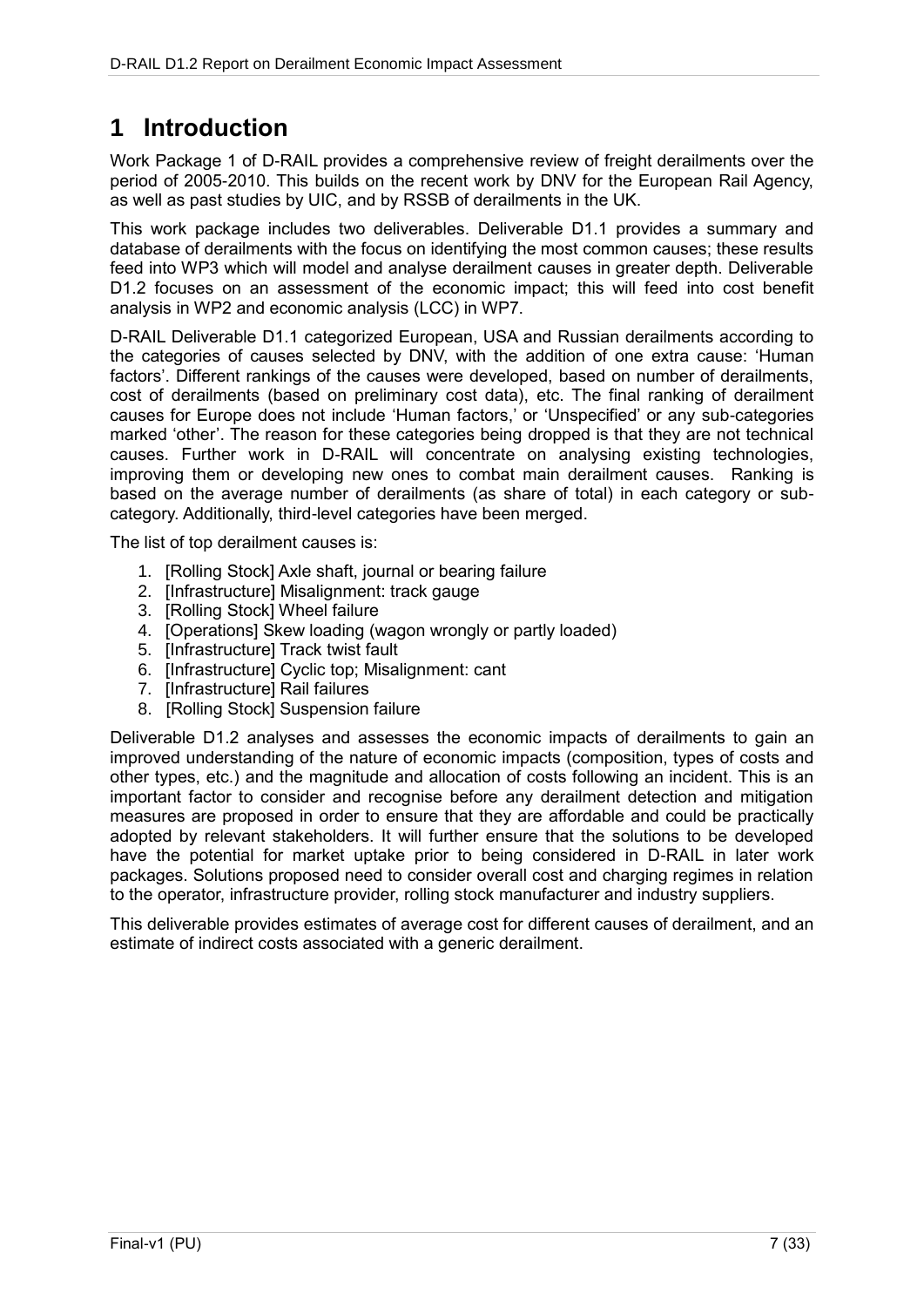## **2 Data sources**

*"Railway accidents and incidents reporting is required in two separate EU legislative acts.*

- *The Eurostat regulation ((EC) No 2003/91) requires reporting data to Eurostat.*
- *The Railway Safety Directive (2004/49/EC) requires reporting data to the Railway Agency.*

*The Railway Safety Directive requires the NSAs to report significant accidents as defined in Regulation (EC) No 2003/91. According to this regulation, the Member States may use national definitions of the indicators during the first five years." [8]*

The European Commission has recently (17/11/2012) issued significant regulations which seem to be relevant for D-RAIL project. These two common safety methods (CSMs) have already been published in the Official Journal of the European Union, and shall apply from the 7th June 2013, respectively:

- CSM for supervision (1077/2012), [11], to be applied by National Safety Authorities, and
- CSM for monitoring (1078/2012), [12], to be applied by Railway Undertakings, Infrastructure Managers and Entities in Charge of Maintenance.

It is expected that the above regulations will determine relevant changes in the actual assessment and monitoring systems.

EUROSTAT and ERADIS (the European Railway Agency's database) categorise derailments differently. EUROSTAT records only **significant** accidents, which are defined as accidents either causing fatalities or with total damages amounting to costs of over 150k€.

ERA uses the term **severe** to indicate a derailment with a mechanical impact such that it would have the potential to cause a leakage in a dangerous good wagon. This would be the case, for example, if the wagon were to turn over following the derailment. Derailments have three general categories of severity:

- **'severe'**:
	- o **'immediate severe'**: immediately identified as severe
	- o **'not immediate severe'**: undetected for some time and potentially end up being classified as severe
- **'not severe'**: detected quickly and the train is brought safely to a stop.

Reporting to ERADIS prior to 2009 was not subject to strict and uniform guidelines and the data is not fully consistent across the range (2005-2010) studied in D-RAIL.

Data about derailments exist both in European and in individual countries' databases. They belong to a number of organisations and are in different formats. Databases differ in structure, reporting criteria, precise definition of causes / categories, etc. Some are public (EUROSTAT, ERADIS, FRA) but most are confidential. The major obstacle in gathering information was confidentiality of data, which means that it is not publicly available and data owners are reluctant to supply it. Other problems we encountered during the work on data gathering and analysis is that most reports and databases do not provide detailed information of derailment cost split into categories, but only total derailment cost. This was mostly just the direct cost of infrastructure and rolling stock, but again in most sources, was not broken down. Even where information of the split of costs was provided, each source had different ways of calculating, naming and dividing costs. Thresholds of reporting accidents also differ between databases.

The present study includes data from Europe, USA and Russia. The study is focussed on the period 2005-2010.

The principal sources of data used for Deliverable D1.2 are:

1. Databases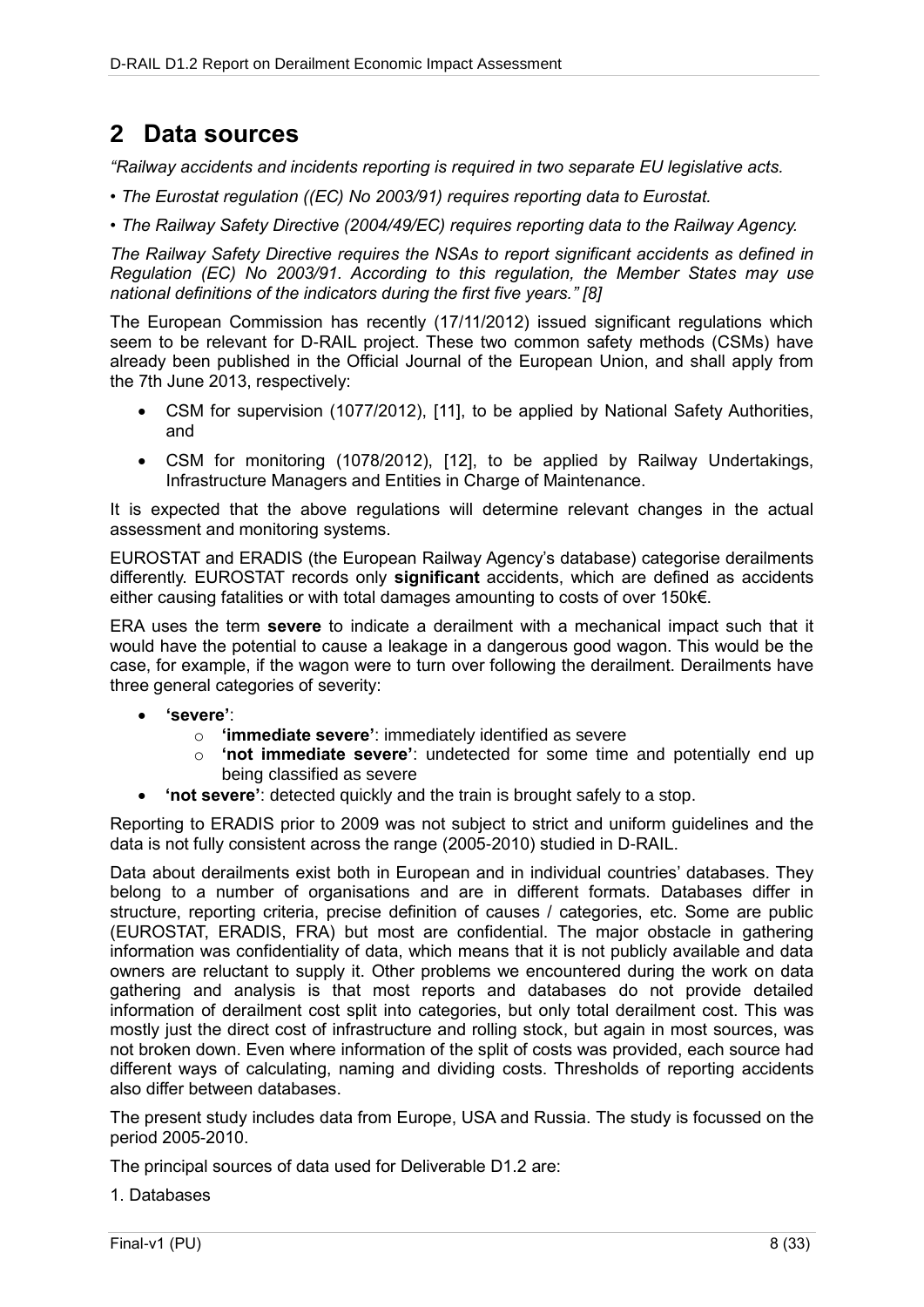- European statistics database EUROSTAT
- European safety database ERADIS
- DNV database
- European UIC safety database, includes 20 EU countries
- USA (FRA) safety database
- Russian safety database
- GB Safety Management Information System (SMIS) administered by RSSB
- Safety databases from Austria, France, Germany, Sweden and Switzerland.

#### 2. Studies

- ERA's study "Impact Assessment on the use of Derailment Detection Devices in the EU Railway System", ERA/REP/03-2009/SAF, Date: 07/05/2009. [1] (See Appendix 1)
- DNV study for ERA: "Assessment of freight train derailment risk reduction measures", 2011. [2] (See Appendix 3)
- EU FP6 Project "HEATCO Developing Harmonised European Approaches for Transport Costing and Project Assessment' Deliverable 5 Proposal for Harmonised Guidelines", 2006. [3]

Two additional relevant studies are:

- "Fatal train accidents on Europe's railways: 1980–2009" A.W. Evans [4]
- EU FP5 Project "ProM@in Influence Diagrams as a modelling tool for LCC analysis of maintenance", 2001. [5] (See Appendix 2)

However, these studies do not provide data suitable for the analysis in this deliverable.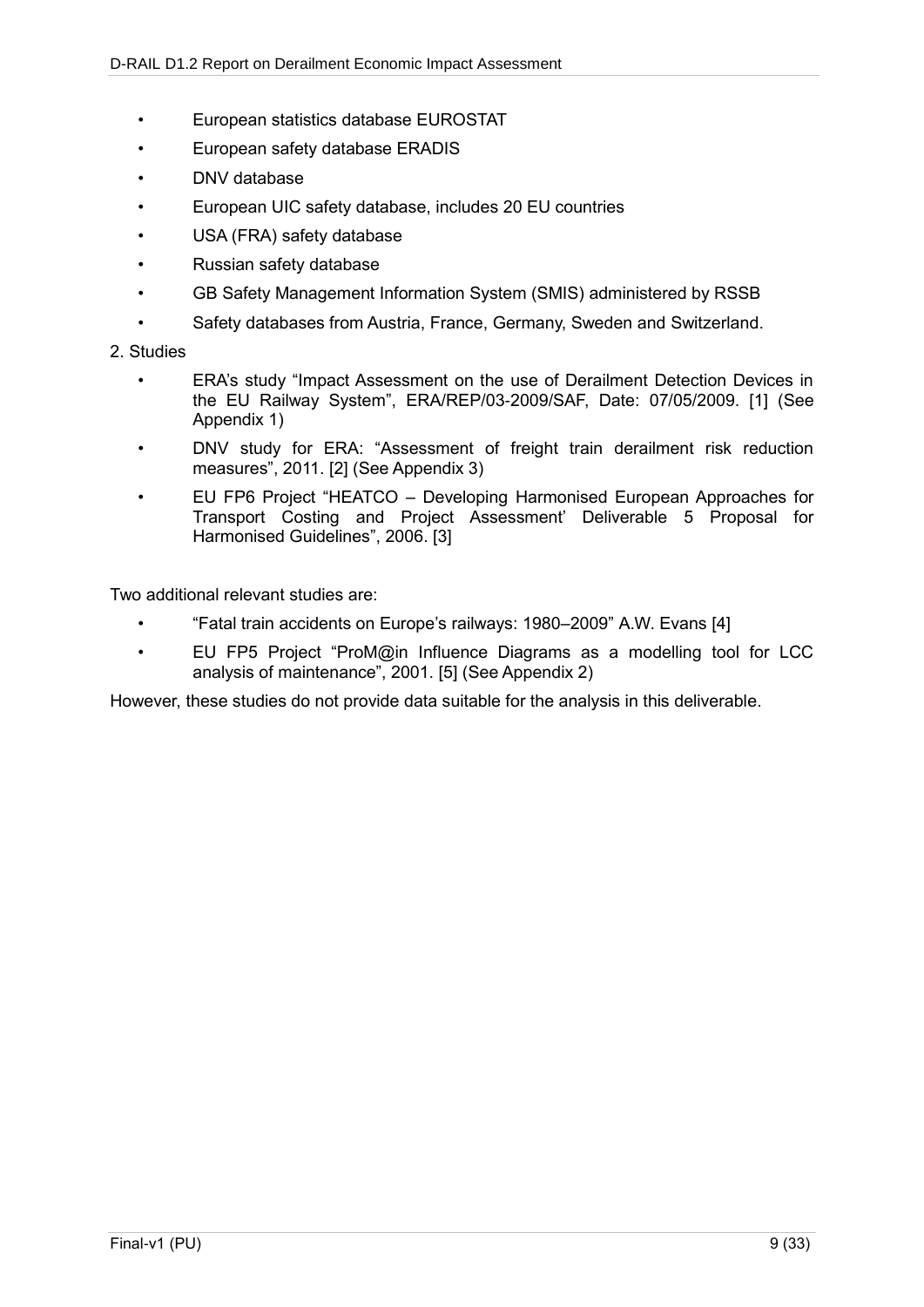## **3 Analysis of derailment cost by cause**

Data from European countries were gathered during the course of the project. Costs are not available for all derailment incidents, and most cost data for this deliverable were provided from confidential country-specific databases, where data collection and reporting follow country-specific guidelines. Deliverable D1.1 focussed on ranking derailment causes according to the number of derailments with each associated cause, and gave rankings of causes also on a subset of data where the costs were known.

This deliverable focuses on the derailment costs. In this section, the average cost of derailment is estimated for specific derailment causes. In the next section, the breakdown of into direct and indirect costs is estimated. Costs have been brought to 2012-equivalent values using a simple method of adding a 2% annual increase. (2% is approximately the average Euro Area Inflation Rate for the period in question.)

Distribution of total derailment cost from collected derailments in the period 2005-2010 is presented in [Figure 3.1.](#page-9-0) A large number of derailments fall below the threshold of 150k€ threshold for reporting to EUROSTAT. There are a significant number of derailments within the 1-2M€ range, but above that the data become very scattered.



<span id="page-9-0"></span>Figure 3.1 Distribution of EU derailment costs 2005-2010. The vertical axis is the number of derailments (expressed as a percentage of the total) where the cost lies within the stated range on the horizontal axis.

Occurrences and costs associated with derailment causes are given in [Table 3.1](#page-10-0) – [Table 3.4.](#page-11-0)

'Derailment share' is the number of derailments (as a percentage of the total) associated with each derailment cause or category. This is based on the dataset used by DNV (included in the D1.1 database) which is a larger dataset than the dataset used for this deliverable for assessing costs. Unfortunately there are some derailment causes with entries in one dataset but not the other. (There is no estimated derailment share for 'Human factors', 'Other incorrect loading' and 'Wrong setting of points/turnouts'.)

Cost data are from selected European main line derailments from: Austria, France, Germany, Great Britain, Sweden, Switzerland, and other countries (provided by UIC, i.e., Belgium, Bulgaria, Czech Republic, Hungary, Italy, Netherlands, Poland, Slovenia). Time period is 2005-2010. This analysis is not done using the total number of derailments in these countries, but a selection of cases which had information on single cause, cost and year.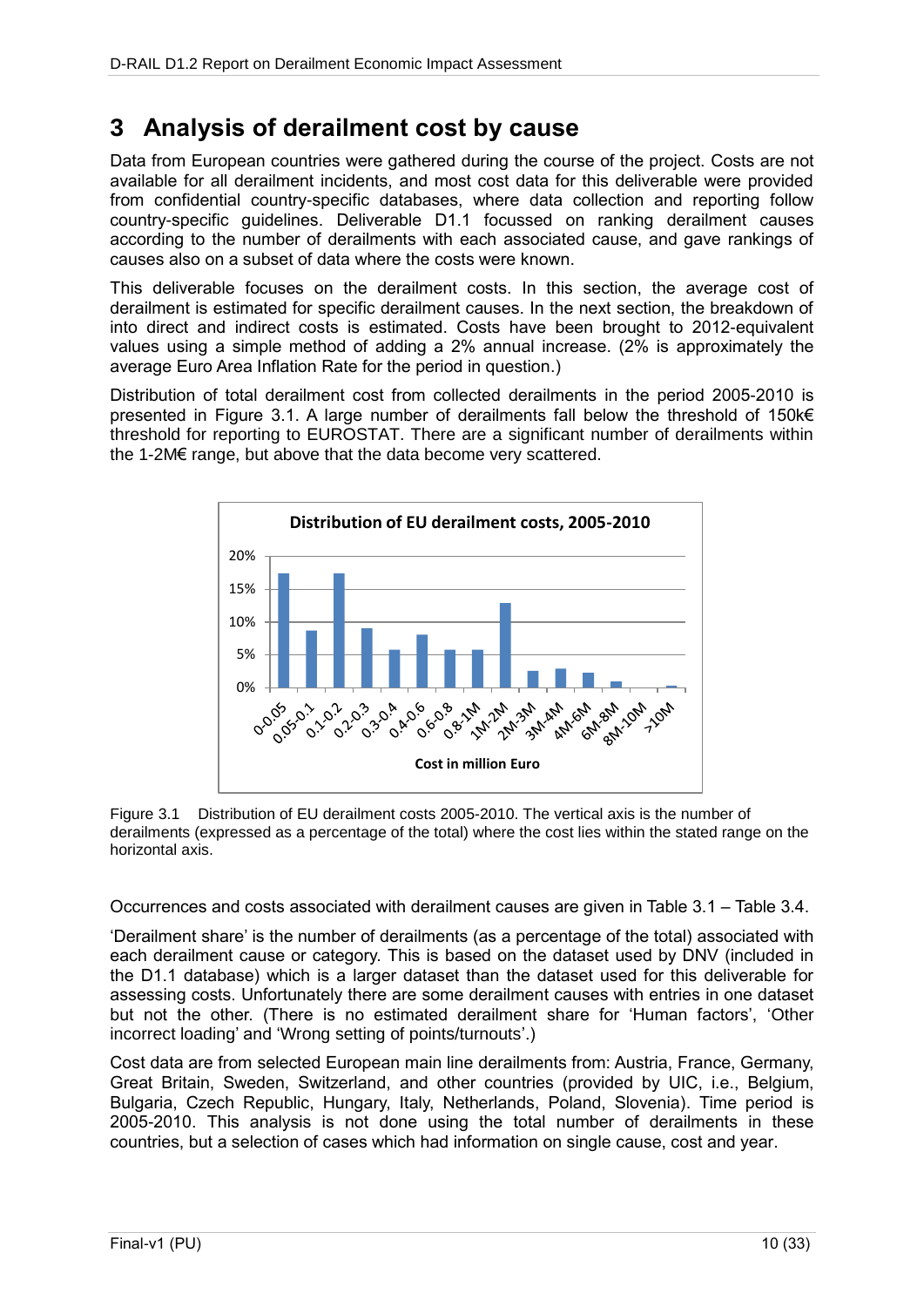<span id="page-10-0"></span>Table 3.1 Share of the number of derailments, as a percentage, and average cost per derailment: main categories of derailment causes. (Derailment share and cost per derailment are estimated from different data sets.)

| <b>Causes</b><br><b>Main category</b>              | <b>Derailment</b><br>share | <b>Cost per</b><br>derailment |
|----------------------------------------------------|----------------------------|-------------------------------|
| Weather, Environment and 3 <sup>rd</sup> Party [E] | $2\%$                      | 221,964 €                     |
| Infrastructure [I]                                 | 34%                        | 624,541€                      |
| Rolling Stock [RS]                                 | 38%                        | 1,265,475€                    |
| Operation [O]                                      | 23%                        | 403,857€                      |
| Unspecified [U]                                    | 4%                         | 541,144 €                     |
| Human factor                                       | -                          | 581,671€                      |

Table 3.2 Share of the number of derailments, as a percentage, and average cost per derailment: infrastructure categories of derailment causes. (Derailment share and cost per derailment are estimated from different data sets.)

| <b>Causes</b><br><b>DNV Infrastructure Subcategory</b> | <b>Derailment</b><br>share | <b>Cost per</b><br>derailment |
|--------------------------------------------------------|----------------------------|-------------------------------|
| Subsidence                                             | 0.64%                      |                               |
| Earth slide/tunnel collapse                            | $0.00\%$                   |                               |
| Substructure wash-out due to flooding etc.             | 0.32%                      | 2,244,532 €                   |
| <b>Bridge failure</b>                                  | 0.64%                      |                               |
| <b>Rail failures</b>                                   | 2.87%                      | 587,025€                      |
| Joint bar & plug rail failures                         | 0.32%                      |                               |
| Switch component structural failure                    | 2.23%                      | 114,748€                      |
| Failure of rail support and fastening                  | 2.23%                      | 280,811€                      |
| Track superstructure unsupported by substructure       | 0.85%                      |                               |
| Other track and superstructure failure                 | 0.32%                      |                               |
| Excessive track twist                                  | 6.58%                      | 552,627 €                     |
| Track height/cant failure                              | 3.40%                      | 281,922 €                     |
| Lateral track failure                                  | 0.53%                      |                               |
| Track buckles (sun-curves)                             | 1.59%                      | 626,948€                      |
| Excessive track width                                  | 8.60%                      | 474,966 €                     |
| Other or unspecified track geometry causes             | 1.59%                      | 1,155,236 €                   |
| Other infrastructure failure                           | 0.96%                      | 122,734 €                     |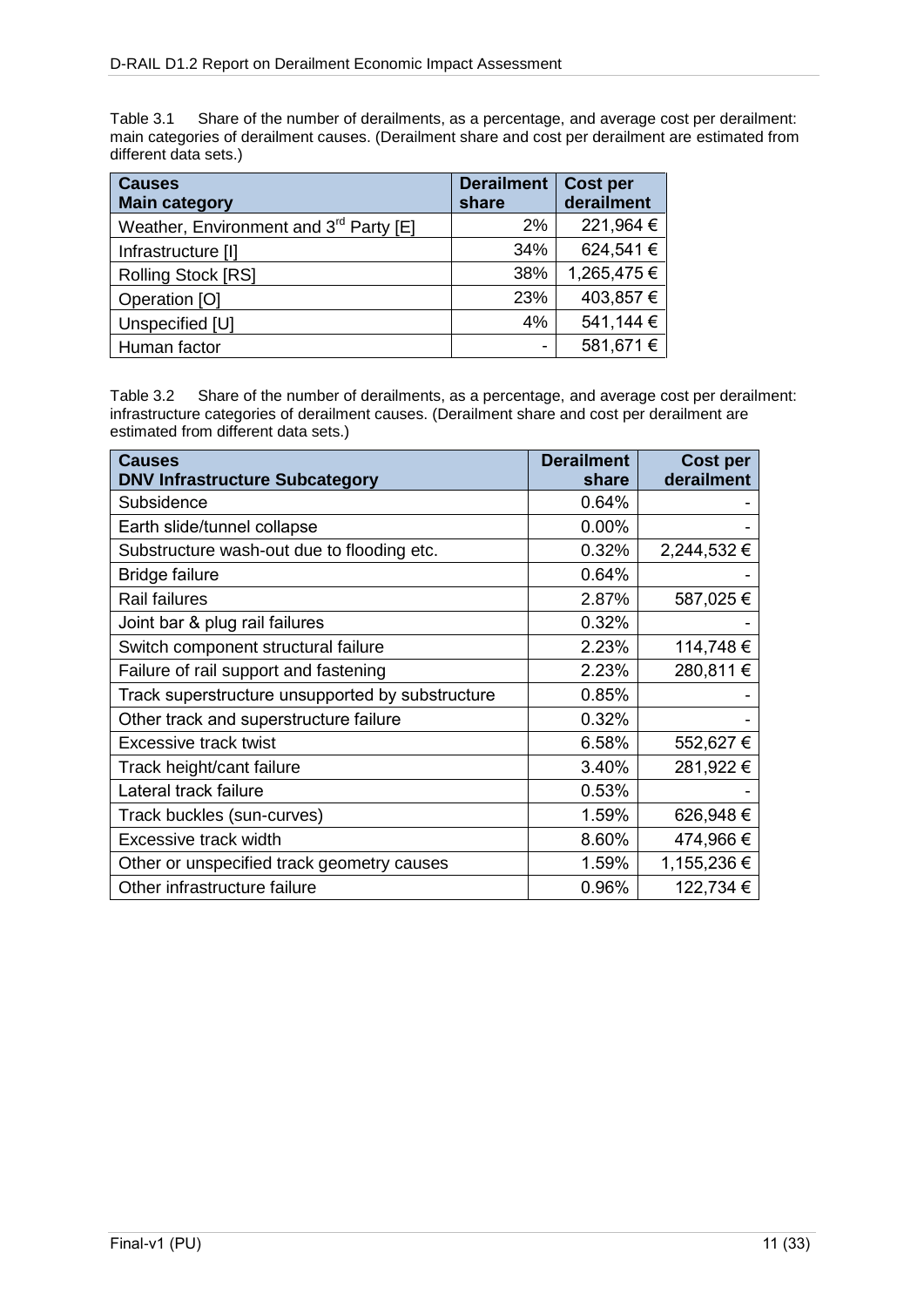Table 3.3 Share of the number of derailments, as a percentage, and average cost per derailment: rolling stock categories of derailment causes. (Derailment share and cost per derailment are estimated from different data sets.)

| <b>Causes</b><br><b>DNV Rolling Stock Subcategory</b>         | <b>Derailment</b><br>share | <b>Cost per</b><br>derailment |
|---------------------------------------------------------------|----------------------------|-------------------------------|
| Hot axle box and axle journal rupture                         | 12.00%                     | 1,282,575€                    |
| Axle shaft rupture                                            | 2.55%                      | 265,531€                      |
| Axle rupture, location not known                              | 0.64%                      | 1,057,385€                    |
| Rupture of monoblock wheel                                    | 2.55%                      | 1,625,541 €                   |
| Failure of composite wheel with rim and tyre                  | 5.41%                      | 2,133,400 €                   |
| Excessive flange or wheel tread wear (wrong wheel<br>profile) | 2.34%                      |                               |
| Failure of bogie structure and supports                       | 1.91%                      | 154,061€                      |
| Spring & suspension failure                                   | 4.03%                      | 1,865,570€                    |
| Other bogie or suspension failure                             | 1.59%                      |                               |
| Twisted or broken wagon structure/frame                       | 1.27%                      | 617,741€                      |
| Wagon too high twist stiffness in relation to length          | 0.21%                      | 88,752€                       |
| Brake component failure                                       | 1.91%                      | 346,144 €                     |
| Other or unknown rolling stock derailment cause               | 1.80%                      | 1,079,510€                    |

<span id="page-11-0"></span>Table 3.4 Share of the number of derailments, as a percentage, and average cost per derailment: operations categories of derailment causes. (Derailment share and cost per derailment are estimated from different data sets.)

| <b>Causes</b><br><b>DNV Operations Subcategory</b>                 | <b>Derailment</b><br>share | <b>Cost per</b><br>derailment |
|--------------------------------------------------------------------|----------------------------|-------------------------------|
| Unfavourable train composition (empties before loaded<br>wagons)   | 2.23%                      | 357,731€                      |
| Other train composition failure                                    |                            |                               |
| Overloading                                                        | 0.53%                      |                               |
| Wagon wrongly loaded                                               | 2.87%                      | 963,618€                      |
| Wagon partly unloaded                                              | 0.96%                      |                               |
| Insufficient fastening of load                                     | 1.59%                      | 657,949€                      |
| Other incorrect loading                                            |                            | 877,864 €                     |
| Speed not according to brake performance                           | 0.32%                      |                               |
| Brakes not properly checked or tested                              | 2.23%                      | 1,537,430 €                   |
| Wrong setting of points/turnouts                                   |                            | 178,812€                      |
| Wrong setting in relation to movement authority                    | 1.27%                      | 108,946€                      |
| Point switched to new position while point is occupied by<br>train | 2.87%                      | 385,098€                      |
| Overspeeding                                                       |                            |                               |
| Too high speed through turnout in deviated position                |                            |                               |
| Too high speed elsewhere.                                          | 0.96%                      |                               |
| Other mishandling of train including driver caused SPAD            | 2.55%                      | 237,821 €                     |
| Brake shoe or other object left under train                        | 2.55%                      | 119,431€                      |
| Other operational failure                                          | 1.59%                      | 98,450€                       |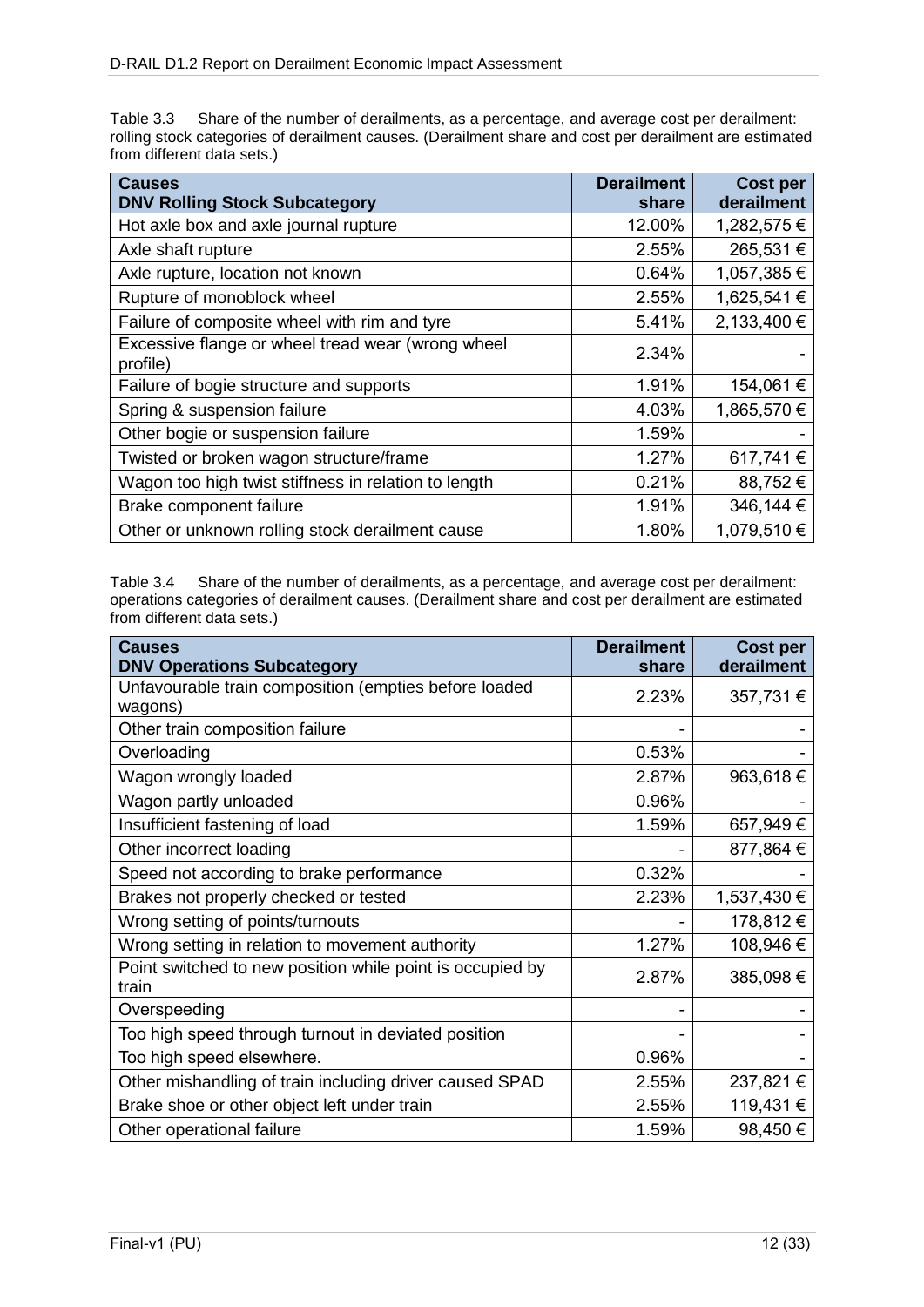The average costs of derailments were calculated from the tables above as follows:

- If we take an average of all derailments, the average cost per derailment is 802361  $\epsilon$ . However, this is significantly skewed by maximum value in the dataset.
- If we look only at derailments in the range 100000  $\epsilon$  2000000  $\epsilon$ , i.e., excluding 'lowcost' derailments and extreme events (these thresholds were selected looking at [Figure](#page-9-0)  [3.1\)](#page-9-0), the average cost per derailment is: 608353 €.

Based on the second bullet point above, the value of **600 k**€ as an **average cost of a 'severe' derailment** is suggested for analysis. (A derailment is considered to be 'not severe' if it is detected quickly and the train is brought safely to a stop.)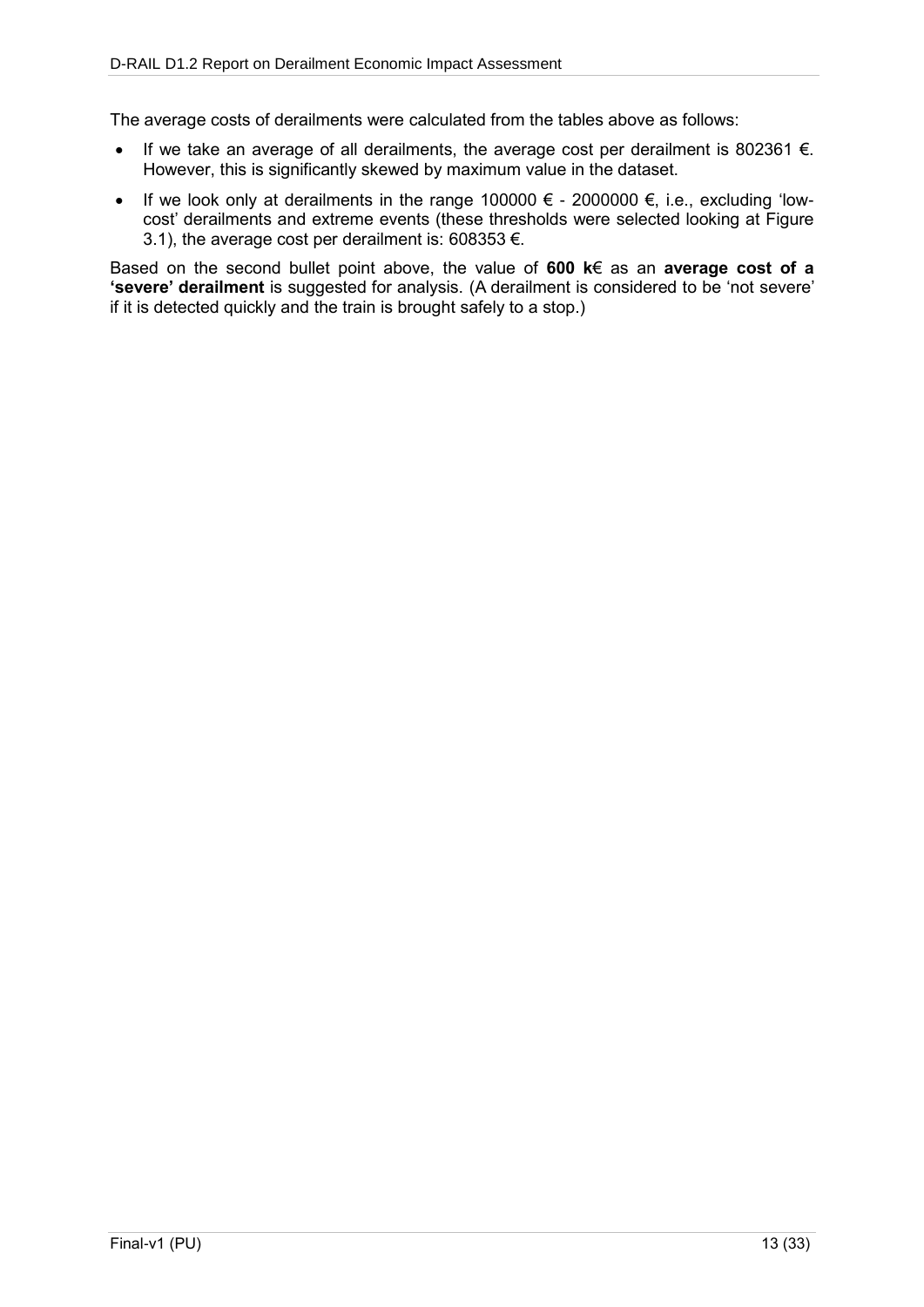## **4 Economic impact assessment of derailments in EU**

### **4.1 Introduction**

The methodology of the assessment of derailment costs varies between countries. Most countries provide an assessment of direct costs, i.e., damage to infrastructure and rolling stock, excluding costs from traffic disruption, the environment and so on. This report seeks to identify the cost drivers of derailments, and the significance of different derailment causes for infrastructure, rolling stock, operations and other costs.

In the literature, there are different ways of evaluating the impact of an accident. RSSB Report T357 [9] provides an analysis for a selection of derailments, showing numbers of derailments leading to vehicle damage or turnover, or to structural damage; for derailments at speeds over 30 mph (48 km/h), for example, two thirds cause vehicle damage, and one third cause structural damage. Railways usually report direct costs and estimate indirect costs, but how these are defined varies from country to country. The Heatco report [3] defines it as:

*"The direct cost is observable as expenditure today or in the future. This includes medical and rehabilitation cost, legal cost, emergency services and property damage cost. The indirect cost is the lost production capacity to the economy that results from premature death or reduced working capability due to the accident."*

Revision of Annex I of the Safety Directive for the common safety indicators (CSIs), from 2009 [7] in its Chapter 5 ("Common methodologies to calculate the economic impact of accidents") explains theoretical model that could be used for all accidents. This has been implemented and slightly modified here and some new formulas and suggestions added for use for derailments.

In this study we define the direct cost to be just railway asset costs of infrastructure and rolling stock that are damaged during or after a derailment. For each derailment the total cost can be calculated using the same categories. The following are the typical cost components which should be considered in the impact valuation:

- a) Direct infrastructure cost
- b) Direct rolling stock and asset costs
- c) Human cost in terms of fatalities and injuries
- d) Disruption to other services, i.e., passenger and freight (specifically delay minutes)
- e) Legal and litigation costs
- f) Third party damage i.e. property or business
- g) Attendance of emergency services
- h) Environment cost could include: Post-accident clean-up operation; Public dangers (hazardous cargo)
- i) Loss of cargo and freight customers.

This study does not include the cost to the economy of decreased or lost production, which is a part of wider societal cost.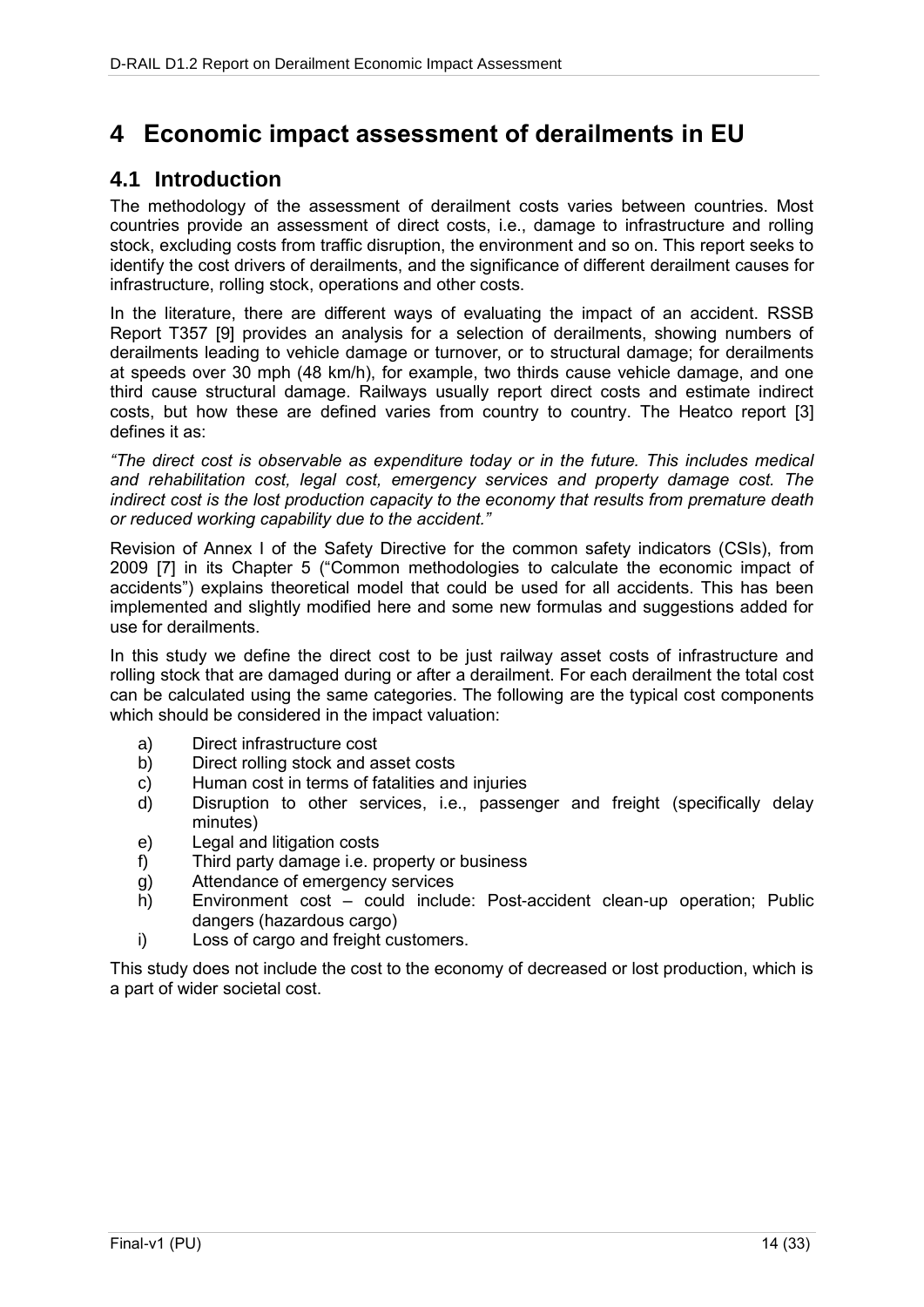### **4.2 Reference values from ERA cost benefit analysis model**

ERA conducted a survey on derailments from NSAs and NIBs [1], and identified the cost of derailments for a number of factors. Reference values and costs are summarised in [Table](#page-14-0)  [4.1,](#page-14-0) and discussed in the following section.

**Note:** All unit costs reported in the following refer to 2008 price levels.

<span id="page-14-0"></span>Table 4.1 Reference values for direct costs from the freight train derailment cost benefit analysis model developed by ERA [1].

|                                                                              | <b>Immediate</b><br>severe                                     | <b>Not immediate</b><br>severe | <b>Not severe</b>         |
|------------------------------------------------------------------------------|----------------------------------------------------------------|--------------------------------|---------------------------|
| Value of Preventing a Fatality<br>(VPF)                                      |                                                                | 1 500 000 €                    |                           |
| Value of Preventing an Injury<br>(VPI)                                       |                                                                | 200 000 €                      |                           |
| Average track damage costs<br>per kilometre $(C_{tr})$                       | 400 000 €                                                      | 150 000 €                      | 30 000 €                  |
| Average length of track affected<br>(* immediate detection) $(L_{tr})$       | $0.5 \text{ km}$                                               | 5 km                           | $0.5$ km $(*)$<br>0.75 km |
| Average rolling stock damage<br>costs per wagon $(C_w)$                      | 22 000 € (dangerous goods)<br>12 000 € (normal freight wagons) |                                | 5 000€                    |
| Average number of wagons<br>affected $(N_w)$                                 | 10                                                             | 10                             | 2.5                       |
| Average cost of disruption per<br>hour $(C_{\text{hr}})$                     | 15 000 €                                                       | 15 000 €                       | 7 500 €                   |
| Average number of hours of<br>disruption $(N_{hr})$                          | 50                                                             | 50                             | 12                        |
| Average environmental cost<br>associated with release of<br>dangerous goods. | 1 012 384 €                                                    |                                |                           |

### **4.3 Number, severity and significance of accidents**

ERA [1] estimates, for the period 2004-2009, that there are approximately 600 open line freight train derailments each year, and has estimated that about 53% of these are – or have the potential to be – severe. These include those immediately identified as severe as well as those that were not identified as such at the time:

- 33% are immediately identified as severe ('immediate severe'), where:
	- o 4% involve dangerous goods
	- o 29% do not involve dangerous goods
- 20% are undetected for some time and potentially end up being classified as severe ('not immediate severe'), where:
	- o 3% involve dangerous goods
	- o 17% do not involve dangerous goods
- 47% are detected quickly and the train is brought safely to a stop ('not severe').

ERA's estimation of the number of derailments per year is based on the number of derailments per year according to EUROSTAT. (EUROSTAT records only **significant** accidents.) These records indicate that there are 500 significant derailments per year, of which about 300 are freight train derailments.

These significant derailments correspond to:

- the 33% 'immediate severe' derailments, and
- 80% of the 20% 'not immediate severe' derailments,

i.e., 49% of derailments are classified as significant and therefore reported to EUROSTAT.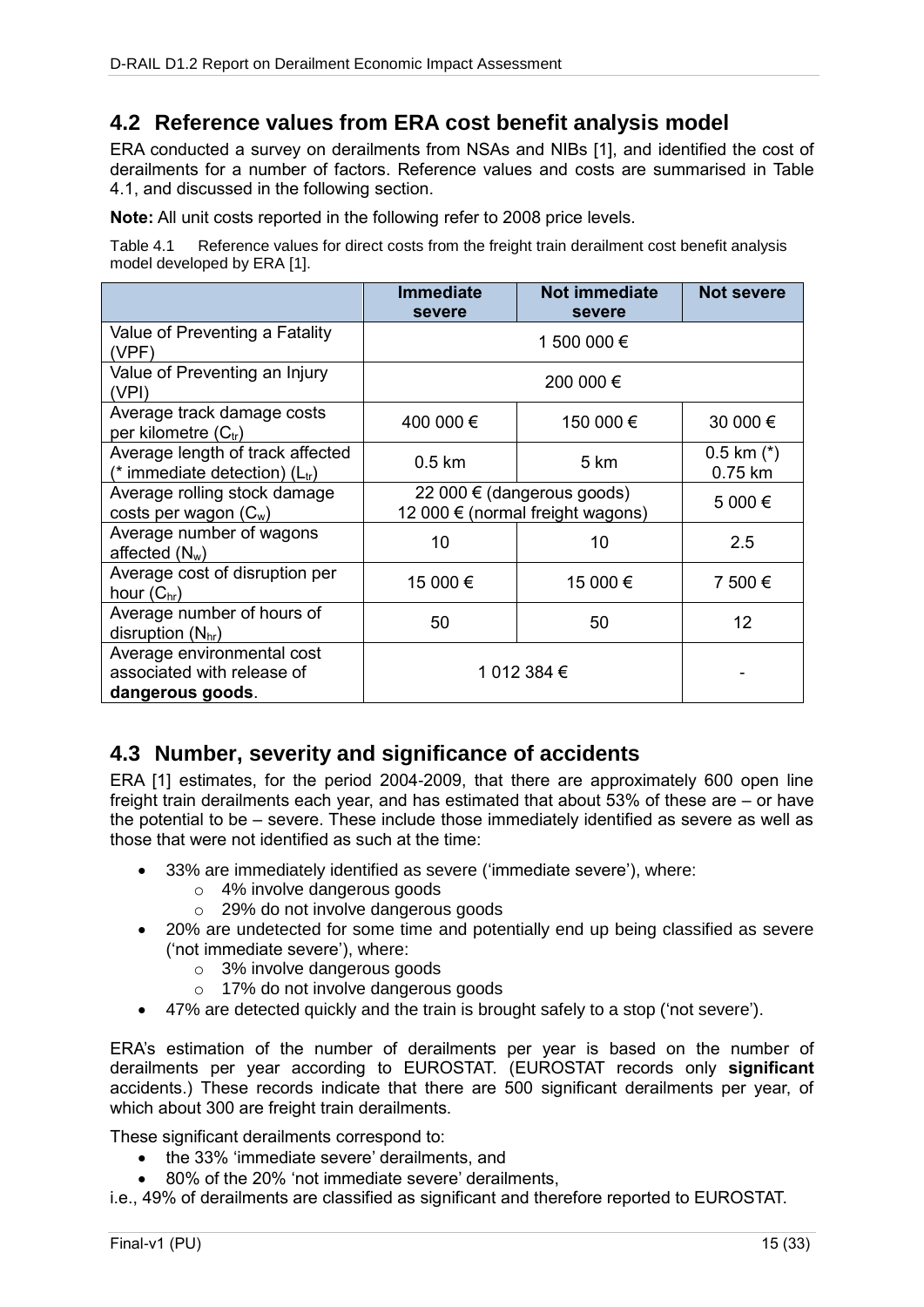ERA recently adjusted this estimate to **500 open line freight derailments** per year for 2011 [10].

### **4.3.1 Number of fatalities per year**

*"Deaths (killed person)" means any person killed immediately or dying within 30 days as a result of an accident, excluding suicides. [7]*

On average, based on EUROSTAT, **less than one fatality per year** is caused by freight wagon derailments. (This calculation does not include the disaster at Viareggio in 2009.)

From the UIC safety database, for the five year period 2006 − 2010, 331 derailments of freight trains (taking into account thresholds) were identified, including:

- 1 event with 30 fatalities (Viareggio)
- 3 events with 1 fatality

Viareggio was an extreme event, and including it in the present analysis as a normal event would lead to the conclusion that there are 6.5 fatalities per year. All that can be said is that in derailments involving dangerous goods (which occur in 7% of cases) there is a potential for 30 fatalities.

RSSB's Safety Risk Model (Version v7.2 Freight derailment risk model: HET-13), which is based on approximately 20 years derailment data, estimates there will be 58 freight derailments per year in Great Britain, resulting in 0.39 fatalities. If generalised, this implies there will be 0.0067 fatalities per derailment. If we consider only the estimated 300 **significant** freight derailments each year, the RSSB estimate of 0.0067 fatalities per derailment would predict 2 fatalities each year.

For the purpose of calculation, an assumption of an average of **two fatalities per year** (or 0.004 fatalities per derailment, assuming 500 derailments per year) is justifiable.

Directive 2009/149/EC states:

#### *5.1. The Value of Preventing a Casualty (VPC) is composed of:*

- *1. Value of safety per se: Willingness to Pay (WTP) values based on stated preference studies carried out in the Member State for which they are applied.*
- *2. Direct and indirect economic costs: cost values appraised in the Member State, composed of:*
	- *medical and rehabilitation cost,*
	- *legal court cost, cost for police, private crash investigations, the emergency service and administrative costs of insurance,*
	- *production losses: value to society of goods and services that could have been produced by the person if the accident had not occurred.*

Further, economic impact should be calculated as '*number of deaths and serious injuries multiplied by the Value of Preventing a Casualty (VPC),*' but ERA distinguishes between fatalities and serious injuries. The **Value of Preventing a Fatality** (VPF) can be determined by each Member State, but the European recommendation is 1.5 M€ [1].

In summary:

average number of fatalities per year,  $n_f = 2$ 

Value of Preventing a Fatality, VPF =  $1.5 \text{ M} \in$ 

annual value of preventing fatalities,  $C_{VPF} = n_f \times VPF = 3$  M $\epsilon$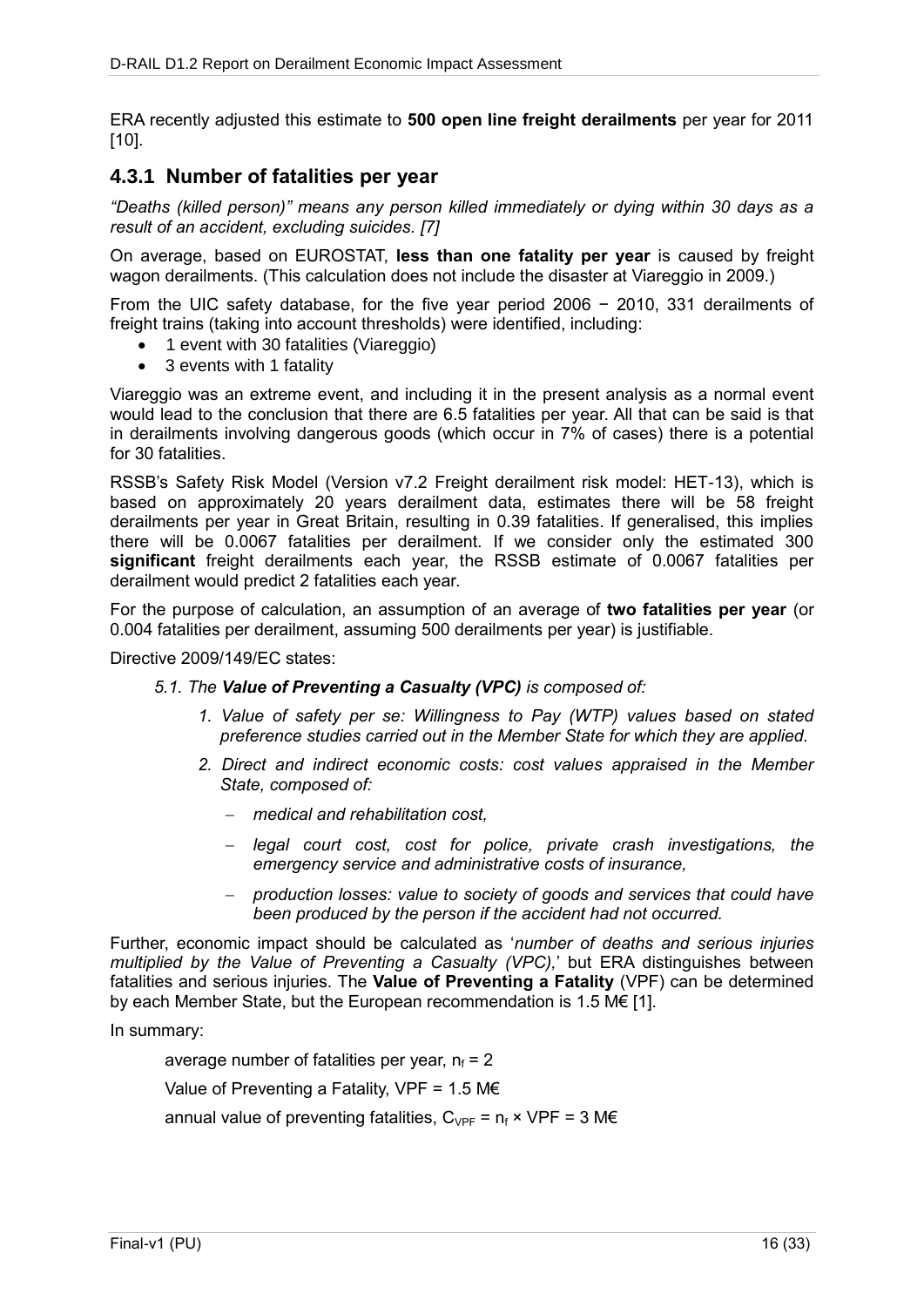### **4.3.2 Number of injuries per year**

Directive 2009/149/EC states: *"Injuries (seriously injured person)" means any person injured who was hospitalised for more than 24 hours as a result of an accident, excluding attempted suicides." [7]*

From the UIC safety database, for the five year period 2006 − 2010, 331 derailments of freight trains (taking into account thresholds) were identified, including:

- 1 event with 13 serious injuries (Viareggio)
- 9 events with 1 serious injury
- 2 events with 2 serious injuries

RSSB's Safety Risk Model (Version v7.2 Freight derailment risk model: HET-13), which is based on approximately 20 years of derailment data, estimates there will be 58 freight derailments per year in Great Britain, resulting in 1.27 major injuries and 7.37 minor injuries. If generalised, this implies there will be 0.15 injuries per derailment.

From the UIC data, there were 13 serious injuries, not including the additional 13 serious injuries at Viareggio. The RSSB estimate of 0.15 injuries per derailment would predict 49 injuries for the 331 UIC derailments, although only 7 major injuries.

For the purpose of calculation, an assumption of **three serious injuries per year** (or 0.006 serious injuries per derailment, assuming 500 derailments per year) is justifiable.

ERA's recommendation for **Value of Preventing an Injury** (VPI) is 0.2 M€ [1].

In summary:

average number of injuries per year,  $n_i = 3$ 

Value of Preventing an Injury, VPI =  $0.2 \text{ M} \in$ 

annual value of preventing injuries,  $C_{VPI} = n_i \times VPI = 0.6 \text{ M} \in$ 

### **4.3.3 Track Damage**

Directive 2009/149/EC states: *"Cost of material damage to rolling stock or infrastructure" means the cost of providing new rolling stock or infrastructure, with the same functionalities*  and technical parameters as that damaged beyond repair, and the cost of restoring *repairable rolling stock or infrastructure to its state before the accident. Both are to be estimated by Railway Undertakings/Infrastructure Managers on the basis of their experience. Also includes costs related to leasing rolling stock, as a consequence of non availability due to damaged vehicles.*

The approach used by ERA [1] is to specify an average cost per kilometre for track repairs. This cost should include not just the track itself (rails, sleepers, ballast, etc.) but also the supporting infrastructure (catenary poles, signalling, etc.) and other regular features (switches and crossings, electrical installations). The true cost per kilometre will vary widely depending on track type, ground conditions, accessibility, and so on.

Major damage to tunnels, bridges and special structures is rare and should be considered separately, i.e., should not be included in the cost per kilometre, but can be added to the total infrastructure cost if extreme events are being studied.

In summary:

length of track in need of repair [km],  $L_{tr}$ 

average cost per kilometre,  $C_{tr}$ 

cost of repairing track,  $C_{\text{INF}} = L_{\text{tr}} \times C_{\text{tr}}$ 

Reference values and costs are given in [Table 4.1.](#page-14-0)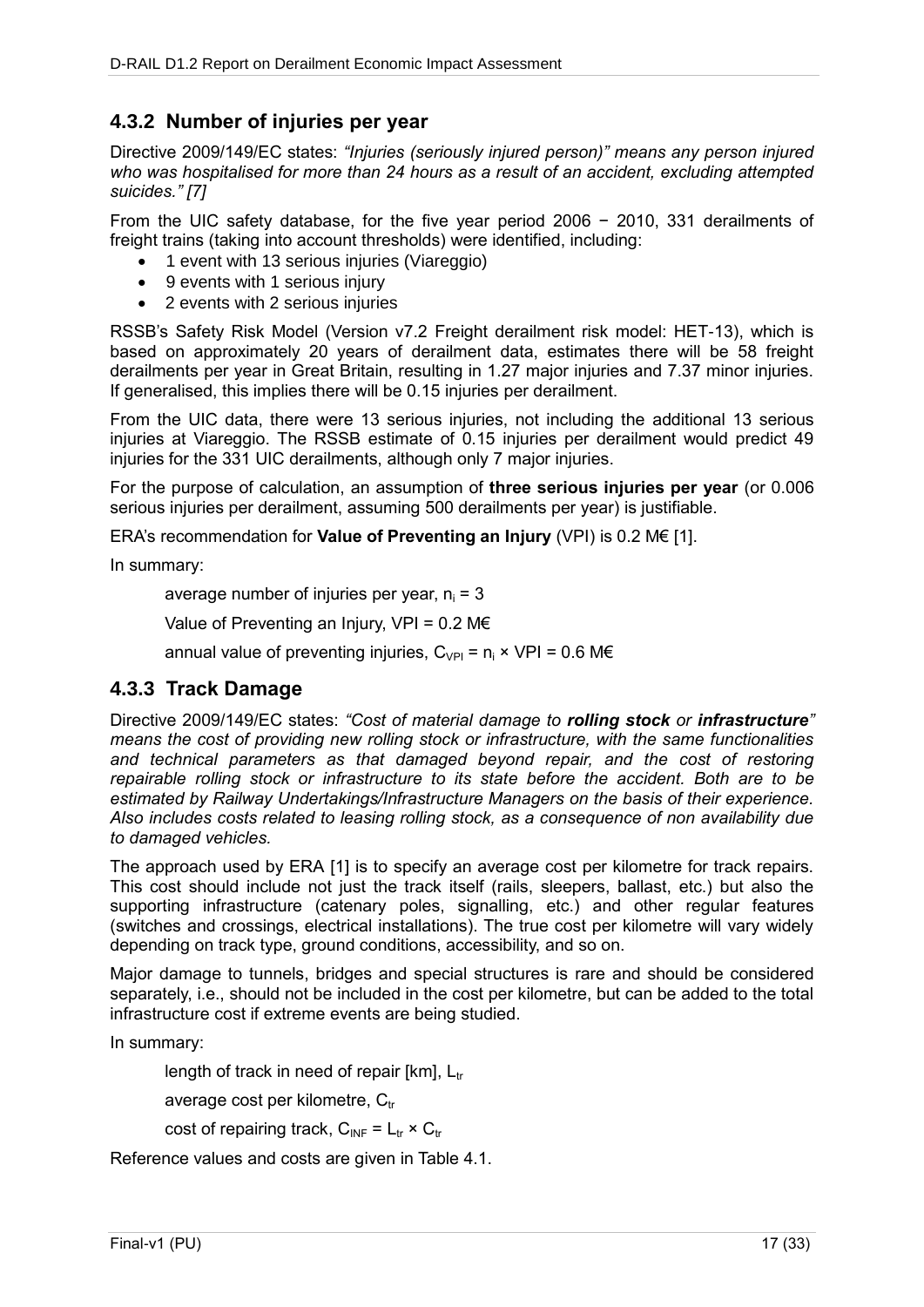### **4.3.4 Rolling Stock Damage**

Even a minor derailment can cause severe damage to a wagon, and wagons need to be inspected before they can be allowed back on the track, even if only to be towed to the maintenance yard. The damage is especially severe if a wagon turns on its side, or if the poor condition of the vehicle itself was responsible for the derailment. Wagons for transporting dangerous goods are generally more expensive.

The approach used by ERA [1] is to estimate the cost for repairing or possibly replacing one wagon, including additional costs (e.g., towing the derailed vehicle) but excluding costs associated with cargo, and also the average number of wagons that are derailed.

In summary:

number of wagons (per derailment) in need of repair / replacement,  $N_w$ 

average cost of repair / replacement,  $C_w$ 

cost of repairing / replacing wagons,  $C_{RS} = N_w \times C_w$ 

Reference values and costs are given in [Table 4.1.](#page-14-0)

### **4.3.5 Disruption**

Directive 2009/149/EC states: *"Cost of delays as a consequence of accidents" means the monetary value of delays incurred by users of rail transport (passengers and freight customers) as a consequence of accidents.*

The directive suggests a method for determining delay costs based on affected traffic and passenger types.

A more generic model of disruption costs is the use estimated 'delay minutes'. This is an estimation of how much traffic has been delayed by the derailment and the total accumulated delays. This is multiplied by the cost of a 'delay minute' (using national data, or the European recommendation of 6000 Euro per hour [5]).

In summary:

number of delay minutes,  $N_{hr}$ 

average cost of one minute's delay, C<sub>hr</sub>

cost of delays,  $C_D = N_{hr} \times C_{hr}$ 

Reference values and costs are given in [Table 4.1.](#page-14-0)

### **4.3.6 Environmental cost per derailment**

Directive 2009/149/EC states: *"Cost of damage to environment" means costs that are to be met by Railway Undertakings/Infrastructure Managers, appraised on the basis of their experience, in order to restore the damaged area to its state before the railway accident.*

Severe derailments involving dangerous goods occur in 7% of derailment cases. A reliable estimate for environmental costs is rare, and the ERA estimate of 1012384  $\epsilon$  is for a subset of this 7% where there is a release of dangerous goods.

In ERA's cost benefit analysis model [1], the minimum value for environmental costs is set at 250 000 €, and this value is suggested here for the environmental costs associate with the 7% of derailments which involve dangerous goods.

In summary:

```
environmental cost, C_{\text{ENV}} = 250 000 \epsilon
```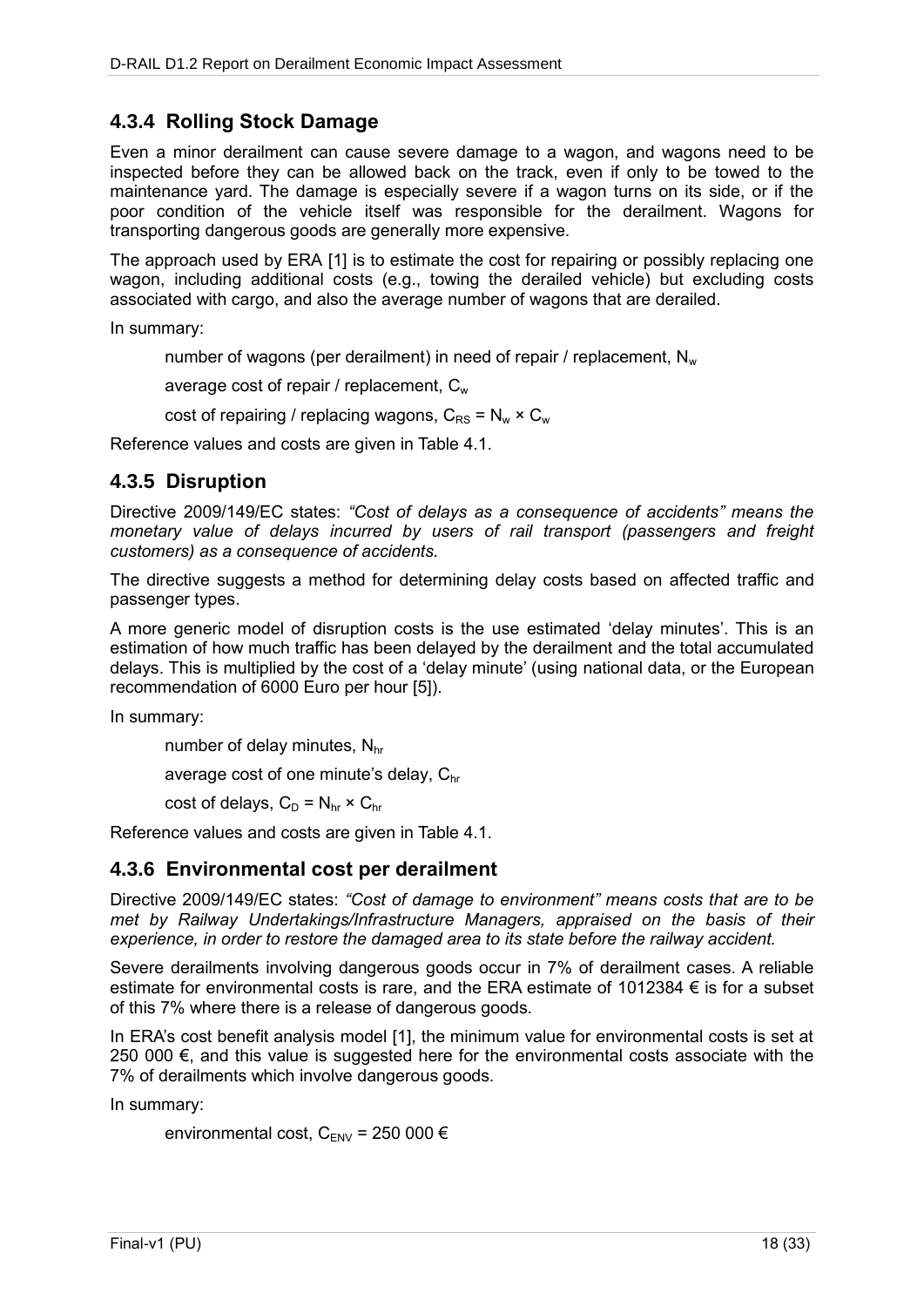### **4.3.7 Cost total**

In addition to the above, there are the following four categories of costs individually calculated for each derailment case:

- e) Legal and litigation costs
- f) Third party damage i.e. property or business
- g) Attendance of emergency services
- i) Loss of cargo and freight customers.

Labelling the costs associated with these categories as  $C_{\text{OTHFR}}$ , the total cost can be expressed as a sum of all contributing costs as:

$$
C_{\text{TOTAL}} = C_{\text{VPF}} + C_{\text{VPI}} + C_{\text{INF}} + C_{\text{RS}} + C_{\text{D}} + C_{\text{ENV}} + C_{\text{OTHER}}
$$

In practice, since there are so many components of cost, and since costs can continue accumulating for some time following the accident, the total cost can be hard to determine. It is useful, therefore, to be able to estimate the total cost based on the direct asset costs by multiplying by a factor *f*:

 $C_{\text{TOTAL}}$  = f \* ( $C_{\text{INF}}$  +  $C_{\text{RS}}$ )

The value of the factor *f* is discussed below.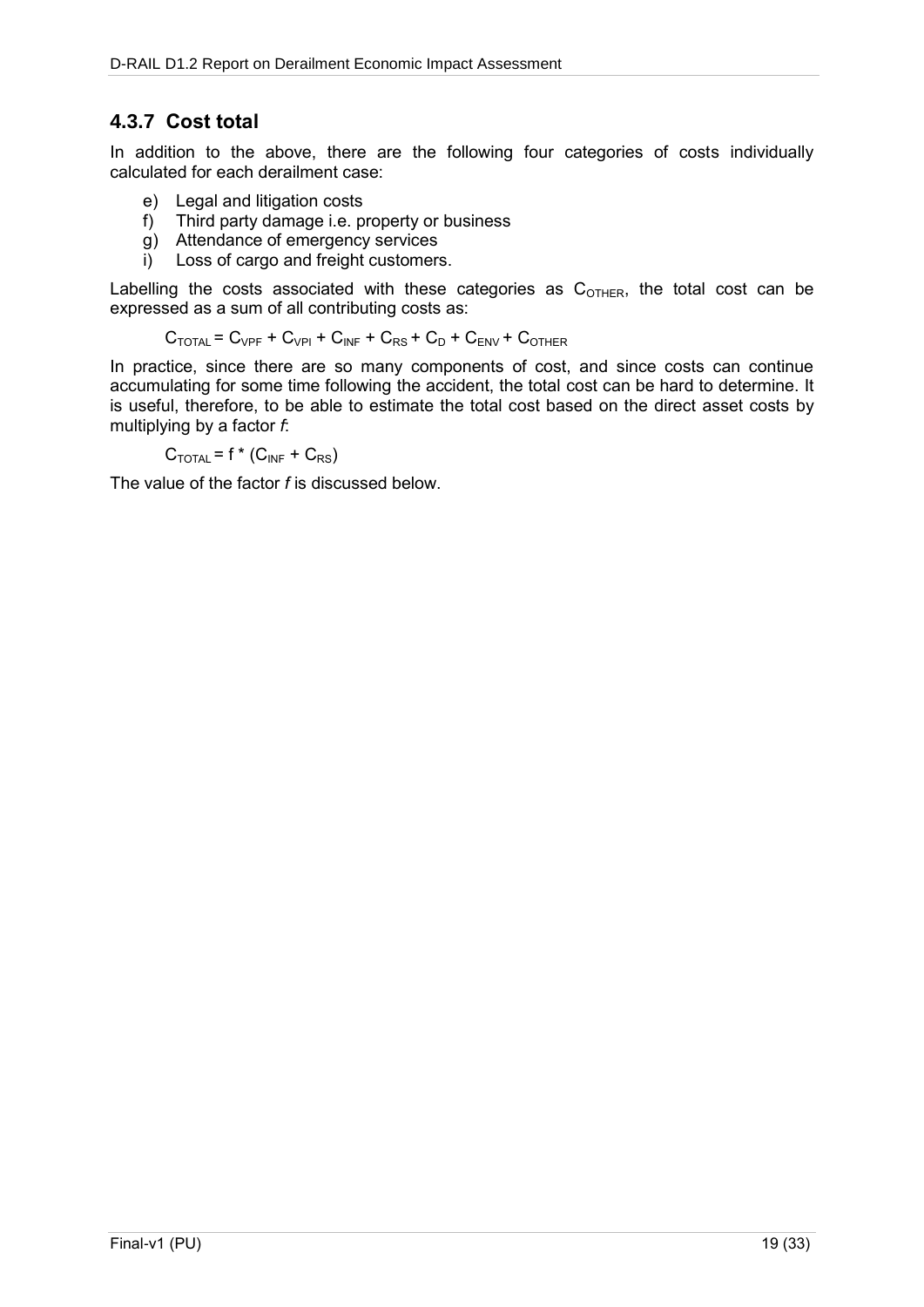### **4.4 Division of costs**

ERA's estimated costs (see [Table 4.2\)](#page-19-0) indicates a 75%/25% split of direct costs (or 80.5%/19.5% if using the revised cost estimates in the DNV model [2] – see Appendix 3 below) between infrastructure and rolling stock. The disruption costs are approximately twice the track damage costs, or alternatively 50% higher than the direct costs. Values used in [Table 4.2](#page-19-0) calculations are from [Table 4.1.](#page-14-0)

<span id="page-19-0"></span>Table 4.2 Direct costs for a single generic derailment, calculated as a weighted average (weighted according to probabilities of different severities and incidence of dangerous goods) using the reference values from ERA's cost benefit analysis.

| <b>Derailment</b><br>category     | Weighting                       | <b>Track</b> | <b>Wagons</b> | <b>Disruption</b> |
|-----------------------------------|---------------------------------|--------------|---------------|-------------------|
| <b>Immediate</b><br>severe (DG)   | 4%                              | 200 000 €    | 220 000 €     | 750 000 €         |
| Not immediate<br>severe (DG)      | 3%                              | 750 000 €    | 220 000 €     | 750 000 €         |
| <b>Immediate</b><br>severe        | 29%                             | 200 000 €    | 120 000 €     | 750 000 €         |
| <i>immediate</i><br>Not<br>severe | 17%                             | 750 000 €    | 120 000 €     | 750 000 €         |
| <b>Not severe</b>                 | 47%                             | 20 000 €     | 12 500 €      | 90 000 €          |
|                                   | <b>Total Costs (Weighted)</b>   | 225 400 €    | 76 475 €      | 439 800 €         |
|                                   | as percentage of Track + Wagons | 75%          | 25%           | 146%              |

Unfortunately, the cost data are confidential and the countries cannot be named, that is why we are using terms Country 1, etc., and using % split and not actual costs in EURO.

From the analysis of Country 1 derailment data in D-RAIL, the distribution of direct costs of derailments between infrastructure and rolling stock is given in [Table 4.3.](#page-19-1) The rolling stock cost share is less than 20%. Most of the infrastructure cost is superstructure cost.

<span id="page-19-1"></span>

| Table 4.3 | Share of costs, Country 1 data |
|-----------|--------------------------------|
|-----------|--------------------------------|

| <b>Derailments</b><br><b>Direct cost breakdown</b> |      | <b>Infrastructure cost</b><br><b>Breakdown into subcategories</b> |      |
|----------------------------------------------------|------|-------------------------------------------------------------------|------|
| <b>Total</b>                                       | 100% |                                                                   |      |
| Infrastructure                                     | 82%  | Infrastructure total                                              | 100% |
|                                                    |      | Superstructure                                                    | 93%  |
|                                                    |      | Operation company - Infra<br><b>Services</b>                      | 3%   |
|                                                    |      | Signalling                                                        | 2%   |
|                                                    |      | Operational costs                                                 | 2%   |
| Rolling stock                                      | 14%  |                                                                   |      |
| Unknown                                            | 4%   |                                                                   |      |

Country 3 has a different split of costs from Country 1. From the analysis of Country 3 derailment data in D-RAIL, see distribution of direct costs of derailments in [Table 4.4,](#page-20-0) infrastructure has 76% and rolling stock has 12%. Most of the infrastructure cost is structural works (67%).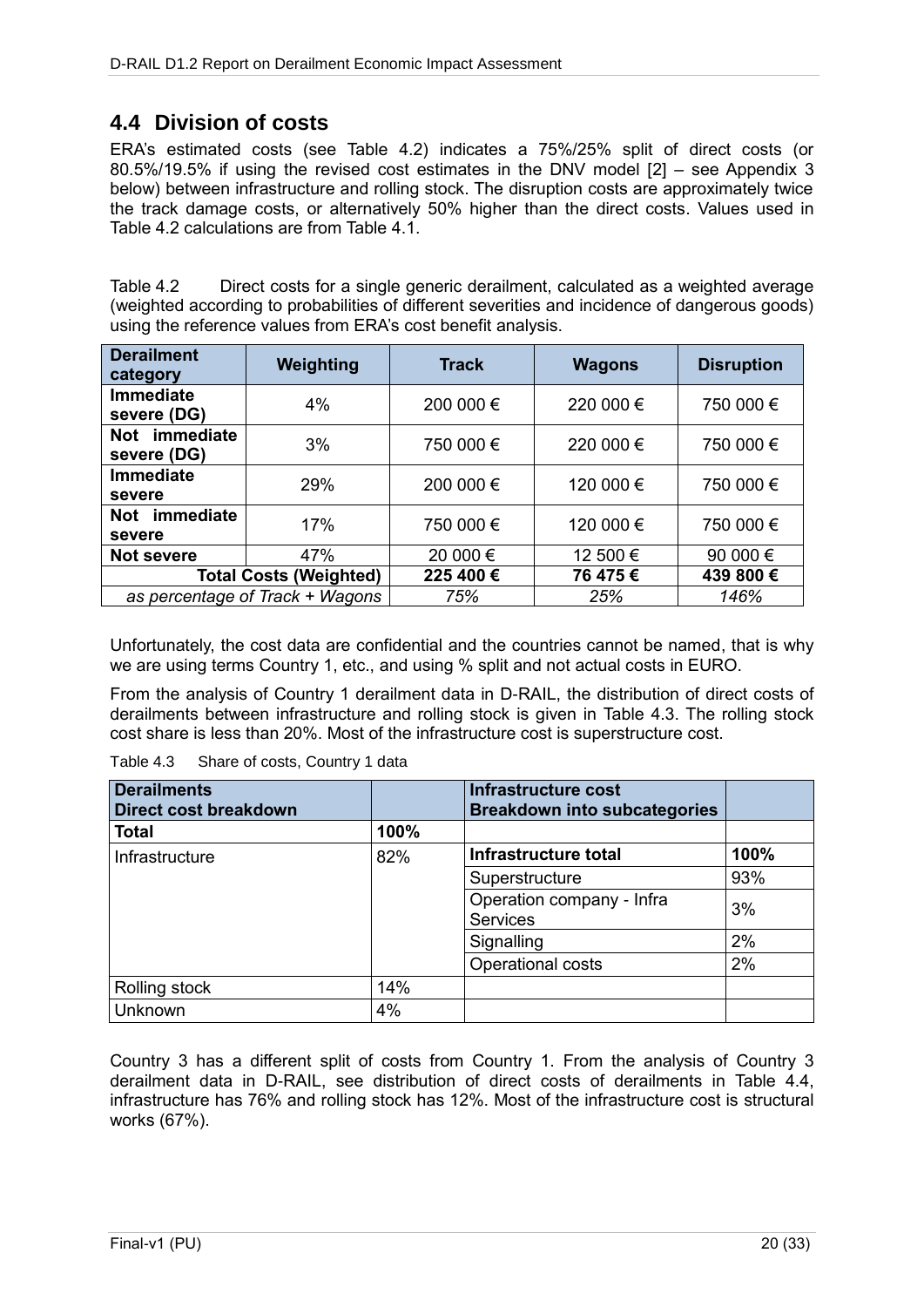| <b>Derailments</b><br><b>Cost breakdown</b> | <b>Breakdown into subcategories</b>   |       |
|---------------------------------------------|---------------------------------------|-------|
|                                             | Track / sub structure                 | 67%   |
| Structural works                            | <b>Bridge</b>                         | $0\%$ |
|                                             | Switch/ track lock                    | 3%    |
| Signalling / communication systems          | other                                 | 1%    |
|                                             | catenary                              | 3%    |
| Mechanical and electrical system            | safety installation railroad crossing | 0%    |
|                                             | other                                 | 2%    |
|                                             | clearance and recovery                | 2%    |
|                                             | rail replacement service              | 0%    |
| Follow-up costs                             | non-availability                      | 3%    |
|                                             | loss of income                        | 0%    |
|                                             | additional stuff                      | 0%    |
| Property damage of third party              | other                                 | 6%    |
|                                             | freight car                           | 6%    |
| Vehicle                                     | passenger car                         | 4%    |
|                                             | motor vehicle                         | 2%    |
| Environment                                 | substructure                          | 0%    |
| <b>Total cost</b>                           |                                       | 100%  |

<span id="page-20-0"></span>Table 4.4 Share of costs, Country 3

From the analysis of the cost-impact data from the five European countries selected for this study, the split of direct costs is compiled in [Table 4.5.](#page-20-1) On average, the split between direct costs is: infrastructure 78%, rolling stock 22%. This is in agreement with the estimates based on ERA data (75%/25%) and DNV (80%/20%). For future analysis work, a split of infrastructure / rolling stock as 80%/20% is suggested.

<span id="page-20-1"></span>Table 4.5 Split of derailment direct costs

| <b>Country</b> | <b>Infrastructure</b> | <b>Rolling stock</b> |
|----------------|-----------------------|----------------------|
|                | 85                    | 15                   |
|                | 50                    | 50                   |
|                | 86                    | 14                   |
|                | 83                    | 17                   |
|                | 86                    | 14                   |
| Average        | 78                    | 22                   |

Indirect costs were not well-documented so conclusions of their share in the total cost cannot be made with certainty. From D-RAIL database of derailments it was seen that indirect costs are 33% on top of direct costs, but from ERA's previous study this looks low.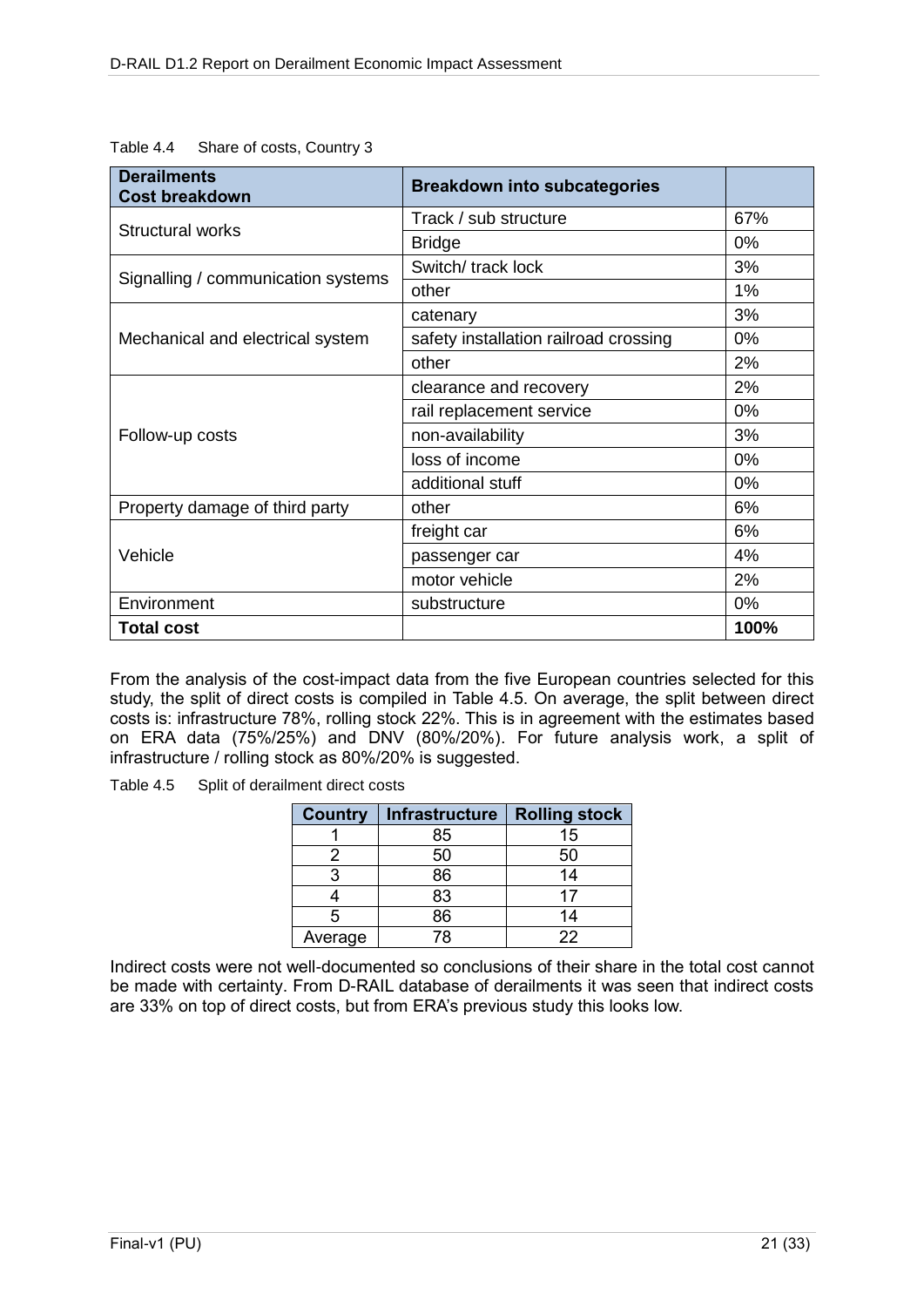### **4.5 Summary of derailment costing in EU**

The data collected in D-RAIL indicates an 80%/20% split of direct costs between infrastructure and rolling stock. Disruption cost (delay minutes, etc.) is difficult to estimate and ranges from only 15% of the direct cost in one data set, to 150% based on ERA's cost benefit analysis model. The disagreement may result from what costs are included in the disruption cost.

ERA's analysis of derailments (summarised in section 4.4) has led to an estimate of 500 open line freight derailments per year.

Based on the estimates above, a number of conclusions can be made for modelling derailment costs:

- There are 2 fatalities per year and 3 serious injuries per year, at costs of 1.5M€ per fatality and 0.2M€ per serious injury, so the human cost is 3.6M€ per year (see sections 4.3.1 and 4.3.2). (On average, the freight railway network sees 385104 million tonne-km per year; the associated human cost is therefore  $9.35 $\epsilon$  per million$ tonne-km.)
- Assuming 500 derailments per year, there are 0.004 fatalities and 0.006 serious injuries per derailment, this is equivalent to a human cost of 7200€ per derailment.
- Environmental clean-up costs (see section 4.3.6) are negligible except in the 7% of derailments involving dangerous goods. (Assuming 500 derailments per year, there are 35 derailments each year involving dangerous goods.) If the minimum cost of environmental clean-up per dangerous goods derailment (250000€) is assumed here, this is equivalent to 17500€ (35\*250000€/500=17500€) per derailment. (The associated environmental cost is therefore 27.3€ per million tonne-km.)

The human cost and environmental cost are independent of the type of derailment, and add a fixed cost of 23500€ per derailment. However, this is an average value, and could be thought of as, for example, seven severe derailments per year, each incurring costs of 2M€ (rather than 600 derailments per year, each incurring the cost of 23500€ per derailment).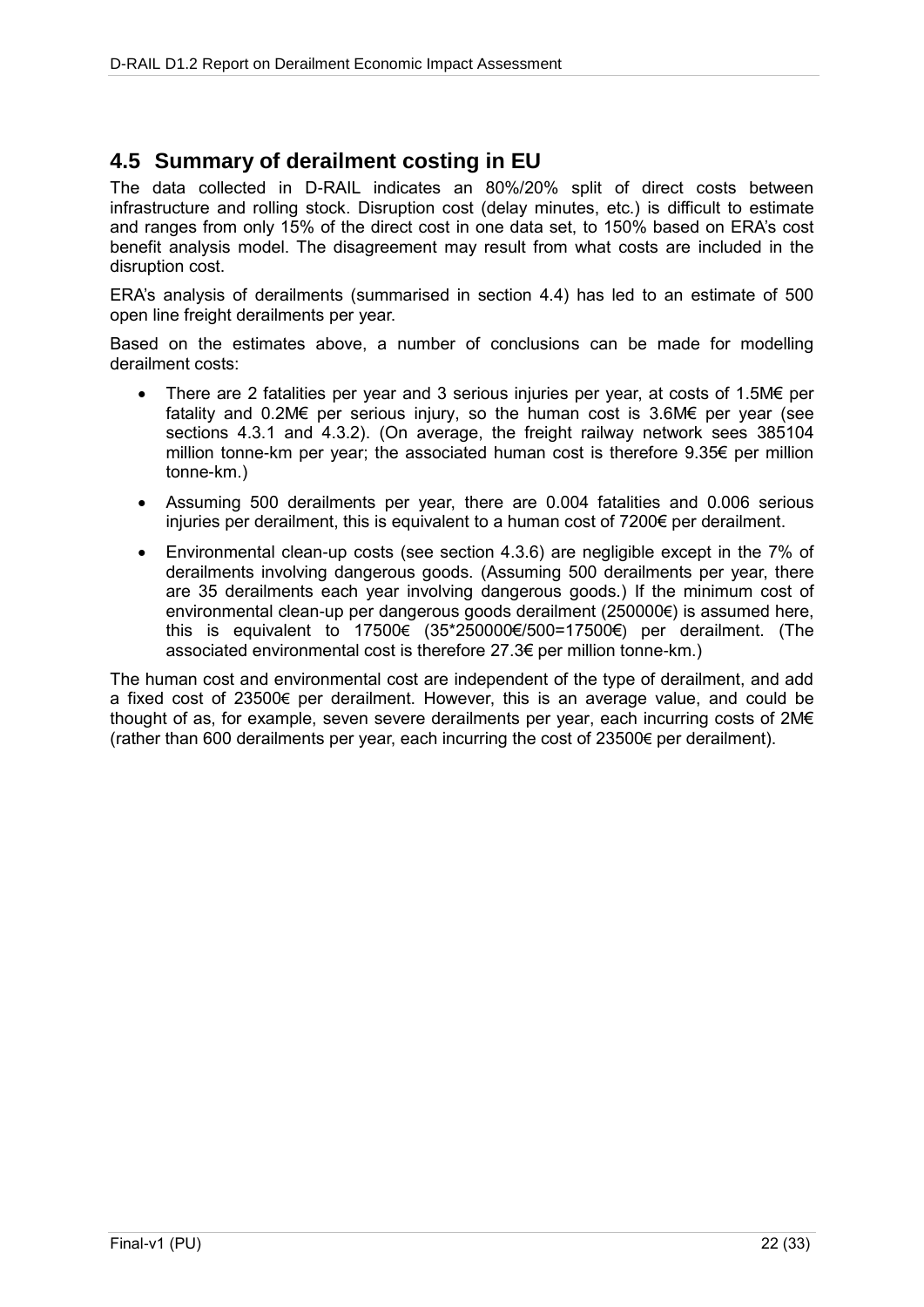# **5 Impact assessment of derailments in the USA**

### **5.1 USA analysis of distribution of derailment costs**

In the USA, the distribution of derailment costs differs from what is reported in Europe. Of the approximately \$240 million a year of reported derailment costs (which includes only Track damage and Equipment damage), approximately 65% of the cost is equipment damage (to include wagons and locomotives) and 35% is track (which includes track, structures and signal damage and repair costs). This is presented in [Table 5.1.](#page-22-0) These numbers are based on derailment data as reported to the US Federal Railroad Administration (FRA). All derailment above the reporting threshold of \$9,200 (approximately 7000 Euros) must be reported, but reported damage only includes equipment and track costs. Other cost of derailments, to include loss of lading (commodity), cost of train delays and rerouting, etc. are estimated by the Association of American Railroads to be an addition 80 to 100% of the track and equipment costs (thus representing a multiplier of 1.8 to 2.0 times the reported track and equipment costs).

| Year    | <b>Equipment</b><br>Damage | <b>Track</b><br>Damage | <b>Total</b>    | <b>Equipment</b><br>Damage | <b>Track</b><br>Damage | <b>Total</b> |
|---------|----------------------------|------------------------|-----------------|----------------------------|------------------------|--------------|
|         | <b>Dollar</b>              | <b>Dollar</b>          | <b>Dollar</b>   | Percentage                 | Percentage             | Percentage   |
| 2005    | \$148,843,645              | \$98,855,255           | \$247,698,900   | 60.09%                     | 39.91%                 | 100%         |
| 2006    | \$163,904,306              | \$100,418,026          | \$264,322,332   | 62.01%                     | 37.99%                 | 100%         |
| 2007    | \$170,234,768              | \$89,835,851           | \$260,070,619   | 65.46%                     | 34.54%                 | 100%         |
| 2008    | \$152,444,708              | \$83,255,669           | \$235,700,377   | 64.68%                     | 35.32%                 | 100%         |
| 2009    | \$160,473,251              | \$70,046,785           | \$230,520,036   | 69.61%                     | 30.39%                 | 100%         |
| 2010    | \$140,083,859              | \$72,956,630           | \$213,040,489   | 65.75%                     | 34.25%                 | 100%         |
| Average | \$155,997,423              | \$85,894,703           | \$241,892,126   | 64.5%                      | 35.5%                  | 100.0%       |
| Total   | \$935,984,537              | \$515,368,216          | \$1,451,352,753 |                            |                        |              |

<span id="page-22-0"></span>Table 5.1 Spread of costs of derailments between infrastructure ('track') and equipment per year, USA data 2005-2010.

The following is an excerpt from the FRA manual for reporting derailments that deals with costs.

### **5.1.1 Equipment damage**

The agency that is preparing the report should enter the amount of damage sustained by the equipment.

The current method used to calculate material costs, i.e., depreciated value estimates, will continue to be used by all railways. If a railway chooses to use parts from older equipment to repair a damaged car from an accident, then fair market value for the old part should be used and documented as to fair market value (documentation should be publicly available source for refurbished equipment). FRA is concerned that the railway pay special attention to using refurbished parts that might affect safety.

### **5.1.2 Labour costs**

When estimating damage costs, the labour costs to be reported are only the direct labour costs to the railway, e.g., hourly wages, transportation costs, and hotel expenses. The cost of fringe benefits is excluded when calculating direct labour costs. Overhead is also excluded when calculating damage costs due to the unacceptable, non-uniform treatment of overhead under the current process. If the railway chooses to have employees work overtime, then the overtime direct labour charges must be used.

For services performed by a contractor, a direct hourly labour cost is calculated by multiplying the contractor's total labour hours charged to the railway by the applicable direct hourly wage rate for a railway worker in that particular craft. However, if a railway cannot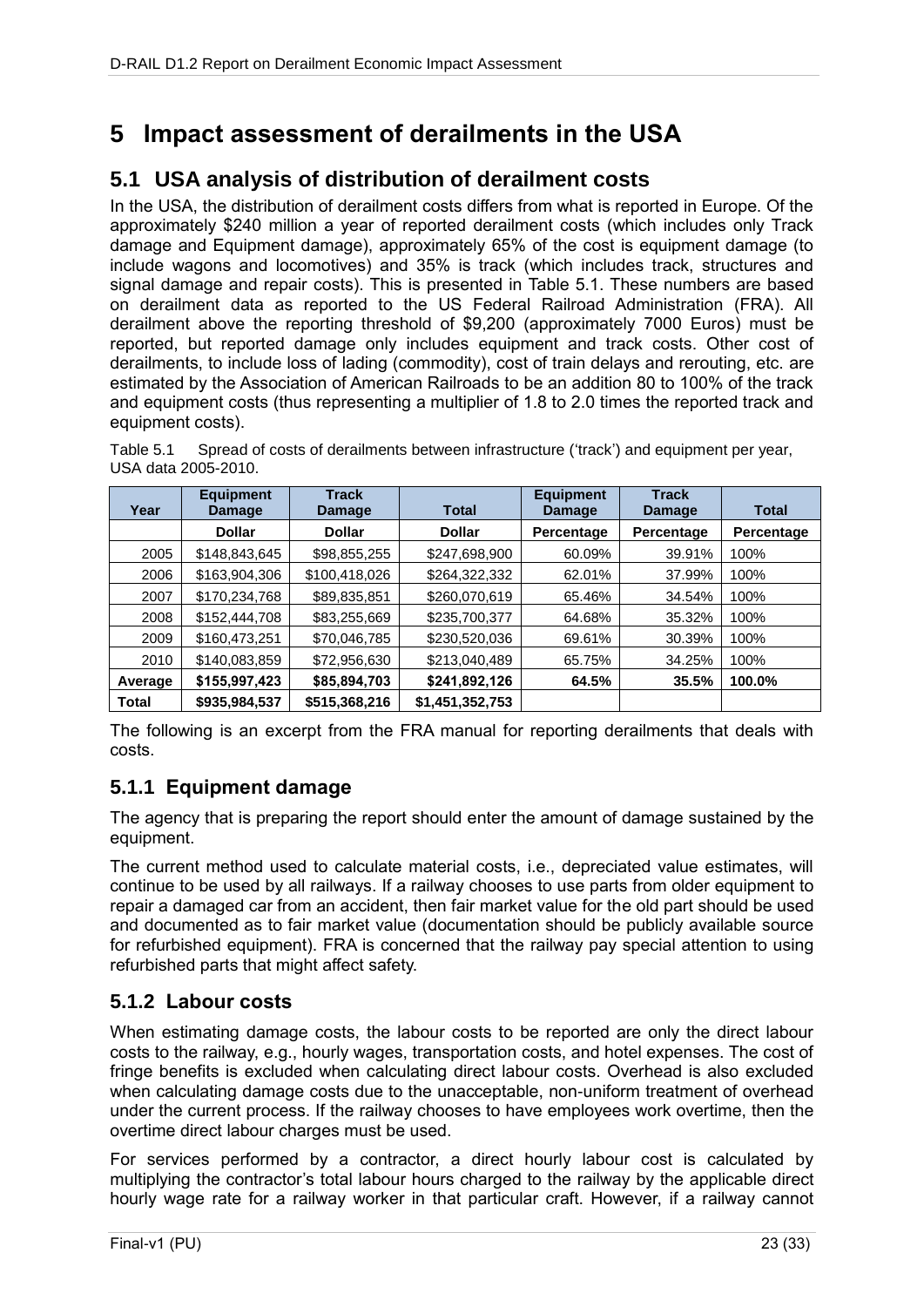match the equivalent craft to the labour hours spent by a contractor, then the railway must use the loaded rate, i.e., the cost by hour for labour, fringe benefits, and other costs and fees for services charged by the contractor for the tasks associated with the repair of the track, equipment, and structures due to the train accident.

### **5.1.3 Track, signal, way & structure damage**

Reportable damage includes labour costs<sup>1</sup> and all other costs to repair or replace in kind damaged on-track equipment, signals, track, track structures, or roadbed. Reportable damage does not include the cost of clearing a wreck, damaged lading, or environmental clean-up costs, etc.

The railway responsible for maintaining the track on which the accident/incident occurred will enter the cost of damages to the track, signals, roadbed, track structures, etc. If a railway uses rail salvaged from an abandoned track or track no longer in use, then the cost of the rail and ties salvaged are zero; however, the direct labour costs for salvaging the rail and ties, building the panels, and replacing the rail (including subsequent welding costs if continuously welded rail is used) must be employed in calculating the costs of the accident.

### **5.2 USA case studies**

Several examples of specific reported derailments are presented as follows:

#### Union Pacific railway derailment of a freight train near Elkhorn, Nebraska, on 1 October 2009.

Eight wagons in a 134 wagon train (two locomotives) derailed on main track. Cause of derailment was an overheated axle bearing. Reported equipment damage (cost of repair or scrapping of eight wagons) was \$511,485. Reported track damage was \$273,347. Total reported damage was \$784,832. Equipment costs represented 65%, track costs 35%.

#### CSX Transportation derailment of a freight train near Linton, Indiana, on 4 July 2010.

Six wagons in a 53 wagon train (two locomotives) derailed at a switch. Cause of derailment was a broken switch point. Reported equipment damage (cost of repair or scrapping of 6 wagons) was \$100,000. Reported track damage was \$50,000. Total reported damage was \$150,000. Equipment costs represented 67%, track costs 33%.

#### BNSF Railway derailment of a freight train near Miles City, Montana, on 14 December 2010.

Five wagons in a 123 wagon train (two locomotives) derailed at a switch. Cause of derailment was a worn switch point. Reported equipment damage (cost of repair or scrapping of 5 wagons) was \$84,000. Reported track damage was \$23,700. Total reported damage was \$107,700. Equipment costs represented 78%, track costs 22%.

 $\overline{a}$ 

 $1$  Labour overheads are not included unless a contractor is used in which case all of the direct costs are reported including overheads.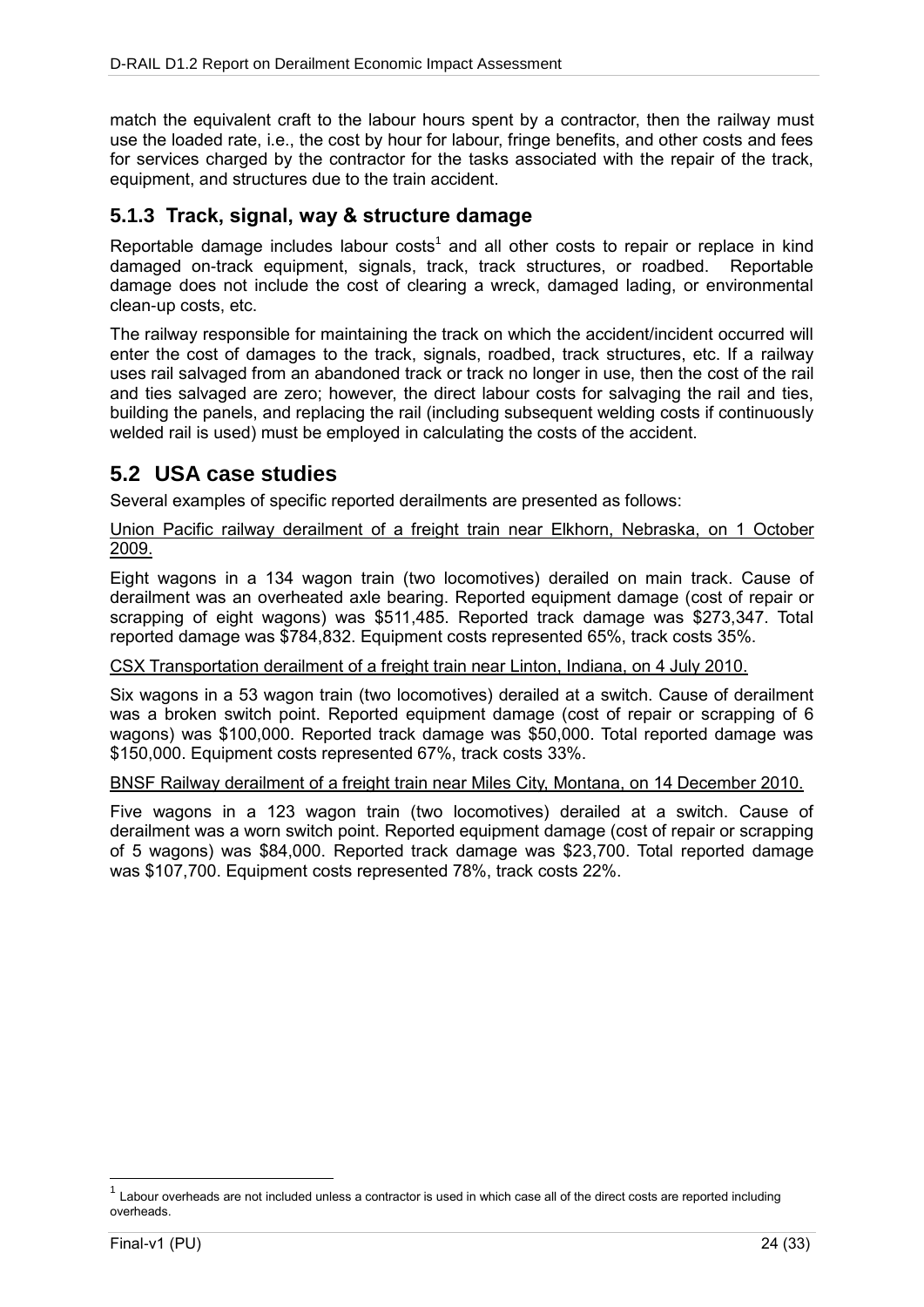# **6 Conclusions**

Most European databases do not provide detailed information of derailment cost split into categories, but only the total derailment costs. Even where there is information of the split of costs, each source has a different way of calculating, naming and dividing the costs. This presented a major obstacle in making a correct economical assessment of derailment impact.

We created a theoretical model for economical assessment of derailments in Europe. From collected data and information from the literature, we tried to estimate actual values for derailment costs. We re-evaluated findings from D1.1 about causes of derailments, using new data from Germany, Switzerland and Sweden.

Rolling stock is the assigned cause for about 38% of derailments, which corresponds to over 50% of total derailment costs.

Railways nowadays are split, and infrastructure and vehicle owners often belong to different companies. Further, maintenance is also often separate. It would therefore be interesting to find a mechanism of enforcing better maintenance and monitoring of rolling stock.

The data collected in D-RAIL indicates an 80%/20% split of direct costs between infrastructure and rolling stock. Disruption cost (delay minutes, etc.) is difficult to estimate and ranges from only 15% of the direct cost in one data set, to 150% based on ERA's cost benefit analysis model. Reasonable practice would be to assume that the indirect costs, if unknown, are equal to the direct costs.

The average cost of a severe derailment is estimated as 600000€. The human cost and environmental cost are independent of the type of derailment, equivalent, on average, to 24700€ per derailment, assuming 500 open line freight derailments per year.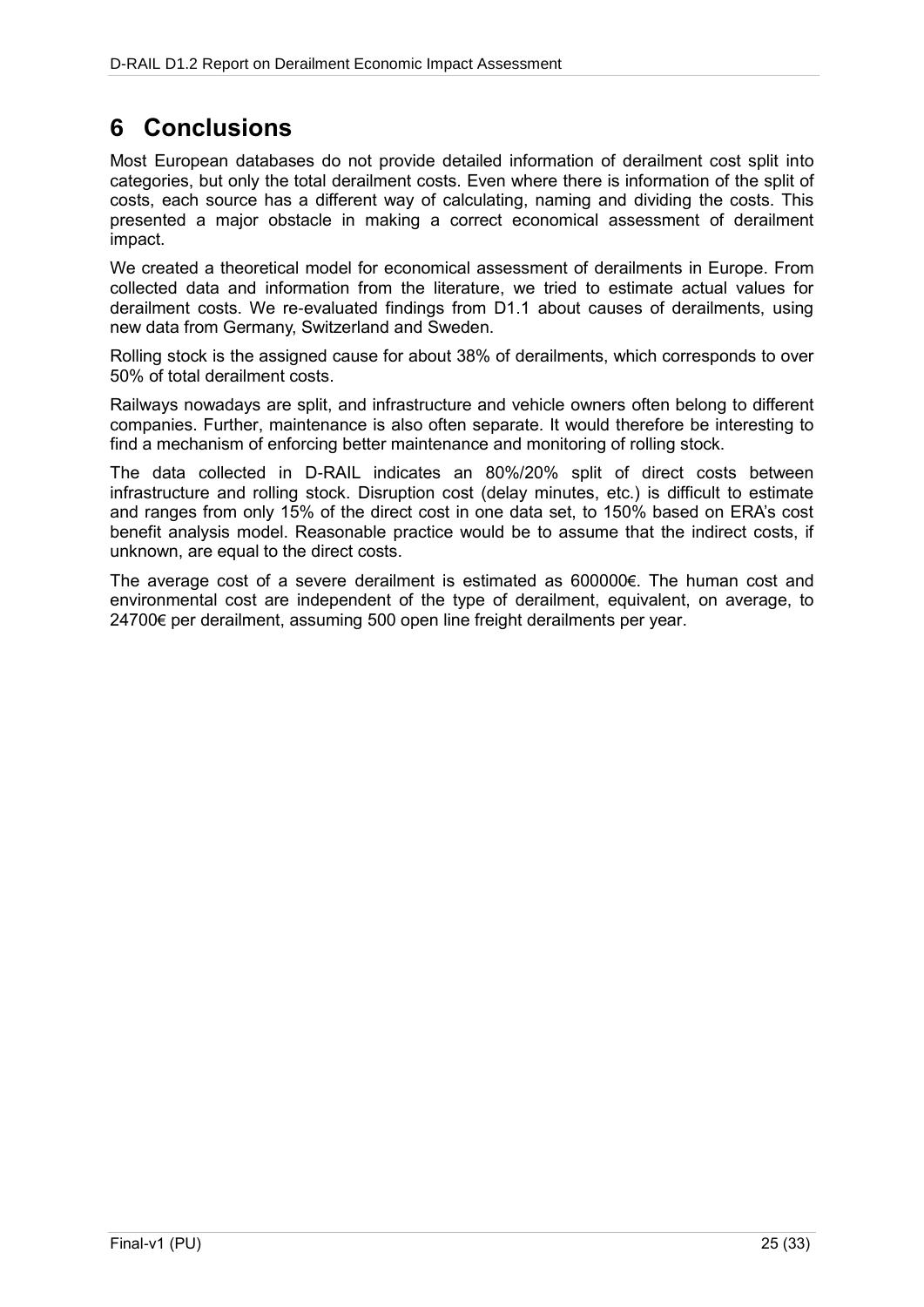## **7 Recommendations**

Same reporting system for all EU countries to a unique EU safety database

*Explanation:* At the moment we have in EU 3 databases on European level: EUROSTATS, ERADIS and UIC databases. This new safety database should have levels of confidentiality embedded. Each country would be responsible for its own data update. Thresholds for reporting accidents, formulas, lists and categories should be the same for all countries. However, thresholds based purely on cost may create an impression of higher numbers of derailments in countries where costs are generally higher; thresholds may therefore need to be scaled according to the price level indices for the Member States.

A manual should be provided for reporting derailments that deals with costs and prescribes how to calculate them in detail to avoid ambiguity. The model presented in this report can be used as a basis for the calculation. For example, infrastructure costs should include categories such as: track, substructure, bridge, tunnel, signalling, labour cost for repair, etc.

• Further research is required for studying (and preventing) derailments caused by 'human factors'.

*Explanation*: Human factors are the cause of a high proportion of accidents. The further understanding of the main HF issues in derailment events is key for supporting the identification of suitable and proportionate mitigation measures.

Improved infrastructure and rolling stock maintenance.

*Explanation:* Poor maintenance is underlying cause in many derailments. It is the responsibility of infrastructure and vehicle owners to ensure minimum quality of their assets required by regulations. Independent periodic inspection is advised to ensure this.

• D-RAIL should mainly focus on long term mitigation measures.

*Explanation:* Preliminary work done in WP4 along with data analysed by ERA [10] show that most short and medium term mitigation measures have low effect on reducing the economic impact of derailments and therefore D-RAIL should mainly focus on long term mitigation measures, but also try to provide selection methodology of the most efficient short and medium term ones.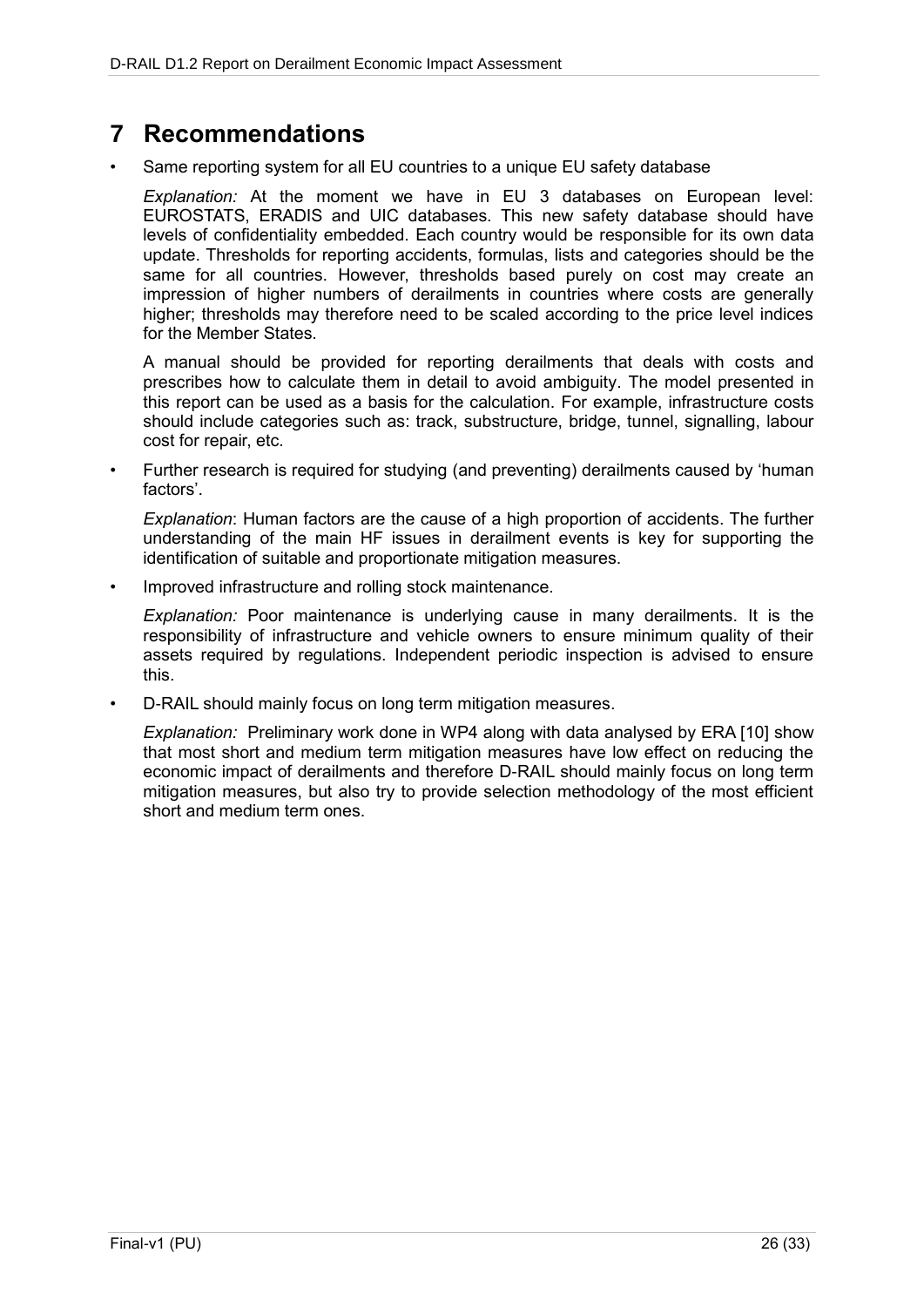## **References**

- 1. ERA's study "Impact Assessment on the use of Derailment Detection Devices in the EU Railway System", RA/REP/03-2009/SAF, Date :07 / 05 / 2009
- 2. DNV study for ERA: "Assessment of freight train derailment risk reduction measures", 2011.
- 3. EU FP6 Project "HEATCO Developing Harmonised European Approaches for Transport Costing and Project Assessment' Deliverable 5 Proposal for Harmonised Guidelines", [http://heatco.ier.uni-stuttgart.de/,](http://heatco.ier.uni-stuttgart.de/) 2006
- 4. Evans, A.W., "Fatal train accidents on Europe's railways: 1980–2009", *Accident Analysis and Prevention*, 43, 391–401, 2011
- 5. EU FP5 Project "ProM@in Influence Diagrams as a modelling tool for LCC analysis of maintenance", 2001.
- 6. Directive 2004/49/EC of the European Parliament and of the Council of 29 April 2004. (Railway Safety Directive)
- 7. COMMISSION DIRECTIVE 2009/149/EC of 27 November 2009 amending Directive 2004/49/EC of the European Parliament and of the Council as regards Common Safety Indicators and common methods to calculate accident costs
- 8. ERA "Railway Safety Performance in the European Union 2010"
- 9. RSSB T357 "Cost-effective reduction of derailment risk: Initial data analysis" (2006)
- 10. ERA "Prevention and mitigation of freight train derailments at short and medium terms, 2012.
- 11. COMMISSION REGULATION (EU) No 1077/2012 of 16 November 2012 on a common safety method for supervision by national safety authorities after issuing a safety certificate or safety authorisation.
- 12. COMMISSION REGULATION (EU) No 1078/2012 of 16 November 2012 on a common safety method for monitoring to be applied by railway undertakings, infrastructure managers after receiving a safety certificate or safety authorisation and by entities in charge of maintenance.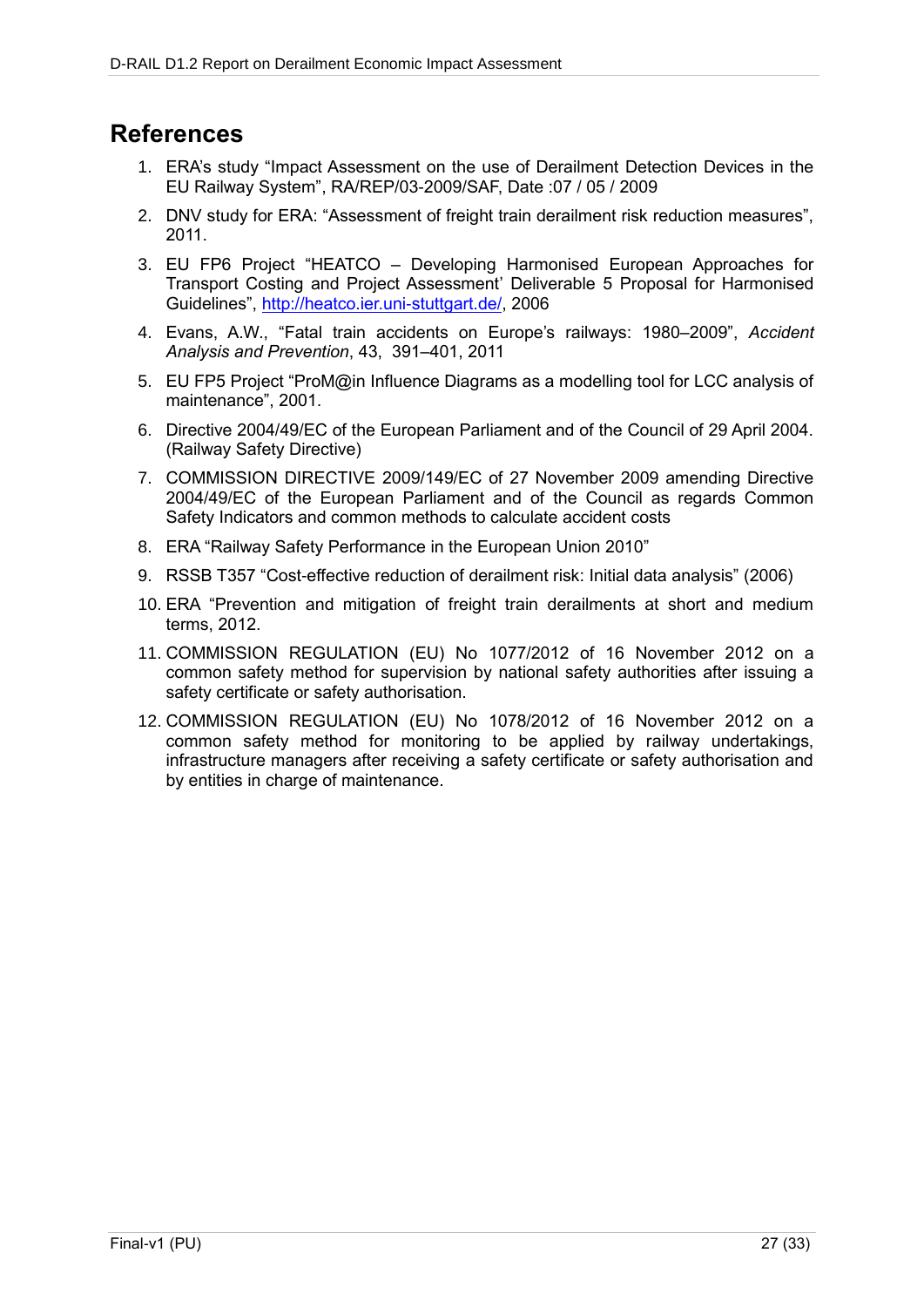# **Appendices**

### **Appendix 1 ERA DDD study**

Impact Assessment on the use of Derailment Detection Devices in the EU Railway System ERA/REP/03-2009/SAF

Date :07 / 05 / 2009

Document type: Public

- Cost figures, please see sections 5.2.2.4 and 8.2.
- Definition of accident severity, please see section 5.2.2.3.

#### **Tables**

"As a result of the analysis of the reported data it was concluded that rough average damages to the railways system could be estimated as follows for the different derailment categories:

| <b>Accidents category</b>      | Average damages to |                                        | Average damages to  |                                    | Average damages to                |                                           |
|--------------------------------|--------------------|----------------------------------------|---------------------|------------------------------------|-----------------------------------|-------------------------------------------|
|                                | tracks             |                                        | rolling stocks      |                                    | operation                         |                                           |
|                                | Average<br>Km      | Average<br>$cost$ ( $\varepsilon$ /km) | Average #<br>wagons | Average<br>cost/wagon<br>(E/wagon) | Average<br>hours of<br>disruption | Average<br>cost/hour<br>$(\epsilon/hour)$ |
| Immediate severe derailment of | 0.5                | 400000                                 | 10                  | 22000                              | 50                                | 15000                                     |
| DG wagons (SD1)                |                    |                                        |                     |                                    |                                   |                                           |
| Delayed severe derailment of   | 5                  | 150000                                 | 10                  | 22000                              | 50                                | 15000                                     |
| DG wagons (SD2)                |                    |                                        |                     |                                    |                                   |                                           |
| Immediate severe derailment of | 0.5                | 400000                                 | 10                  | 12000                              | 50                                | 15000                                     |
| normal freight wagons (SD3)    |                    |                                        |                     |                                    |                                   |                                           |
| Delayed severe derailment of   | 5                  | 150000                                 | 10                  | 12000                              | 50                                | 15000                                     |
| normal freight wagons (SD4)    |                    |                                        |                     |                                    |                                   |                                           |
| Non severe derailment of DG or | 0.5                | 30000                                  | 2,5                 | 5000                               | 12                                | 7500                                      |
| normal freight wagons (NSD1)   |                    |                                        |                     |                                    |                                   |                                           |
| immediately detected           |                    |                                        |                     |                                    |                                   |                                           |
| Non severe derailment of DG or | 0.75               | 30000                                  | 2,5                 | 5000                               | 12                                | 7500                                      |
| normal freight wagons (NSD2)   |                    |                                        |                     |                                    |                                   |                                           |

These values were used as reference values in the study. For the sensitivity analysis, minimum and maximum benefit values were also used, these are shown in annex 5."

#### **8.2 Core assumptions for the CBA**

#### *Applied values for life time and discount factor*

The NPVs are calculated for three life time values, 10, 40 and 60 years, using in all three cases a discount factor of 4%. Our central value for life time is 40 years, while the 10 year and 60 year values are used to provide information about NPV for a short and long time horizon. The 10 year life time value may be particularly relevant for industry where short term economic feasibility may be important with a longer time horizon would be considered too uncertain.

In the following the core assumptions regarding unit costs values are presented for the following items:

- Value for Preventing a Fatality
- Value for Preventing an Injury
- Track damage costs per km
- Rolling stock damage costs per wagon
- Operation disruption costs per hour of incident
- Environmental costs per derailment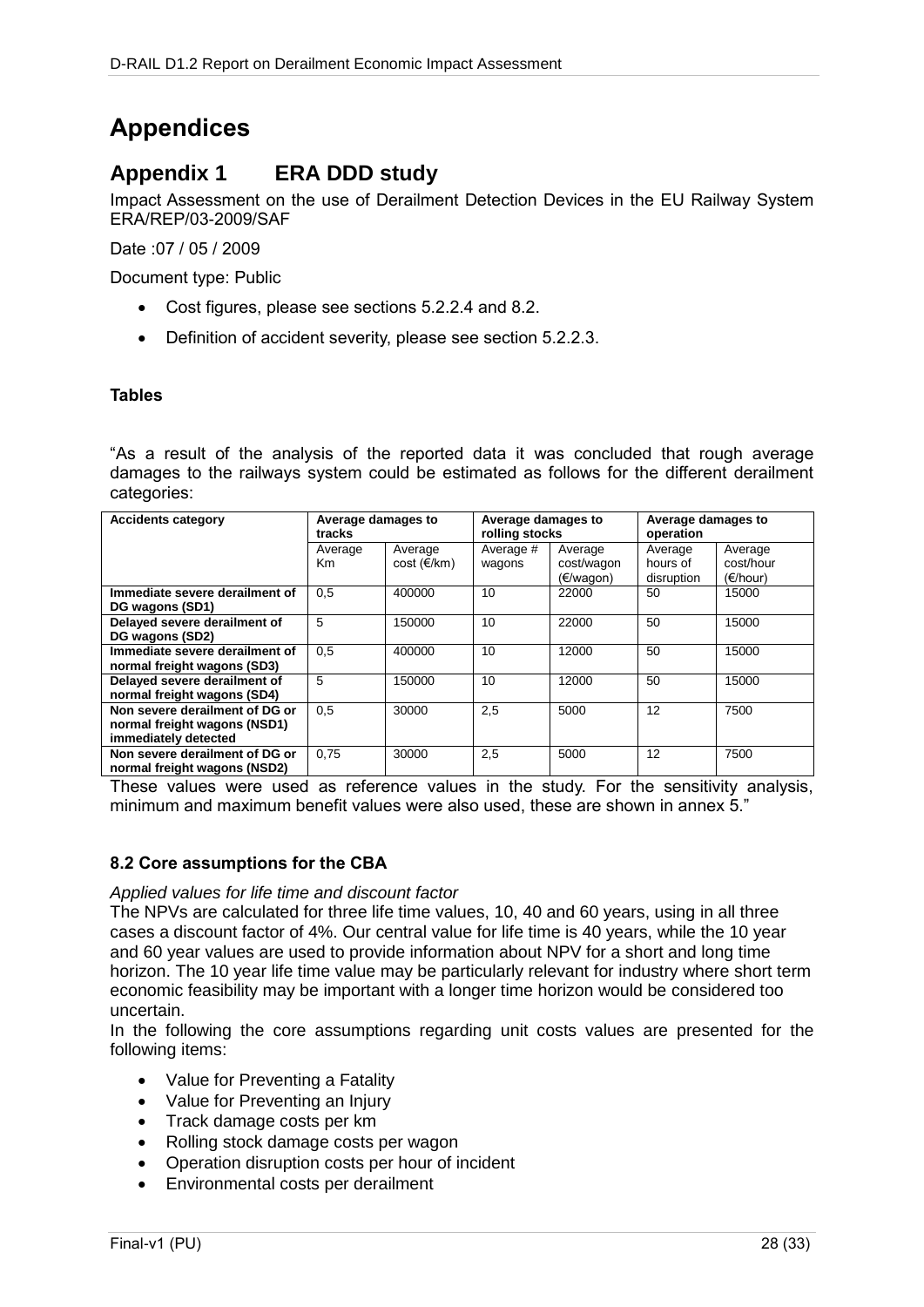All unit costs reported in the following refer to 2008 price levels (prior to the current worldwide economic recession).

#### *Value for Preventing a Fatality (VPF)*

Monetary values per avoided fatalities are available **on European basis** from the HEATCO project as used as part of the revision of Annex I of the Safety Directive for the common safety indicators (CSIs). Web-link to HEATCO: http://heatco.ier.uni-stuttgart.de/

| Minimum $(\epsilon)$ | Reference (€) | Maximum $(\epsilon)$ |
|----------------------|---------------|----------------------|
| 1 500 000            | -500 000      | 500 000              |

#### *Value for Preventing an Injury (VPI)*

Monetary values per avoided injuries are available **on European basis** from the HEATCO project as used as part of the revision of Annex I of the Safety Directive for the common safety indicators (CSIs). Web-link to HEATCO: http://heatco.ier.uni-stuttgart.de/

| Minimum $(\epsilon)$ | Reference $(E)$ | Maximum $(\epsilon)$ |
|----------------------|-----------------|----------------------|
| 200,000              | 200.000         | 200.000              |

#### *Track damage costs per km*

Track damage costs per km are estimated from the consultation (see above) of the NIBs and NSAs on past derailment accidents. The unit costs (reference values) are highest for track damage to be repaired in case of immediate severe derailment and lowest for track damage to be repaired in case of non severe derailment detected by the DDD, staff or other means.

|                                              | Minimum $(\epsilon)$ | Reference $(E)$ | Maximum $(E)$ |
|----------------------------------------------|----------------------|-----------------|---------------|
| Track damage to be repaired in case of       | 400 000              | 400 000         | 400 000       |
| immediate severe derailment                  |                      |                 |               |
| Track damage to be repaired in case of non   | 100 000              | 150 000         | 200 000       |
| immediate severe derailment                  |                      |                 |               |
| Track damage to be repaired in case of non   | 30 000               | 30 000          | 30 000        |
| severe derailment detected by the DDD        |                      |                 |               |
| Track damage to be repaired in case of non   | 30 000               | 30 000          | 30 000        |
| severe derailment detected by staff or other |                      |                 |               |
| means                                        |                      |                 |               |

#### *Rolling stock damage per wagon*

The costs of wagon replacement / repair have been estimated from the data communicated by VTG-Rail as well as the NIB / NSA Derailment survey. Higher replacement / repair costs are assumed for severe derailment than non-severe derailment.

|                                                  | Minimum $(E)$ | Reference $(E)$ | Maximum $(E)$ |
|--------------------------------------------------|---------------|-----------------|---------------|
| Rolling stock damage to be replaced or           | 16 000        | 22 000          | 30 000        |
| repaired in case of severe derailment            |               |                 |               |
| Rolling stock damage to be replaced or           | 8 0 0 0       | 12 000          | 15 000        |
| repaired in case of severe derailment (without   |               |                 |               |
| dangerous goods wagons involved)                 |               |                 |               |
| Rolling stock to be replaced or repaired in case | 5 0 0 0       | 5 0 0 0         | 5 0 0 0       |
| of non severe derailment (detected by DDD)       |               |                 |               |
| Rolling stock damage to be repaired in case of   | 5.000         | 5 0 0 0         | 5 0 0 0       |
| non severe derailment (detected by staff or      |               |                 |               |
| other means)                                     |               |                 |               |

#### *Operation disruption costs per hour of incident*

Unit values for disruption costs per hour of incident are fixed according to the following table. The values have been estimated using HEATCO values of time (adjusted upwards as transport users value higher the time for delays / waiting compared to normal travel time).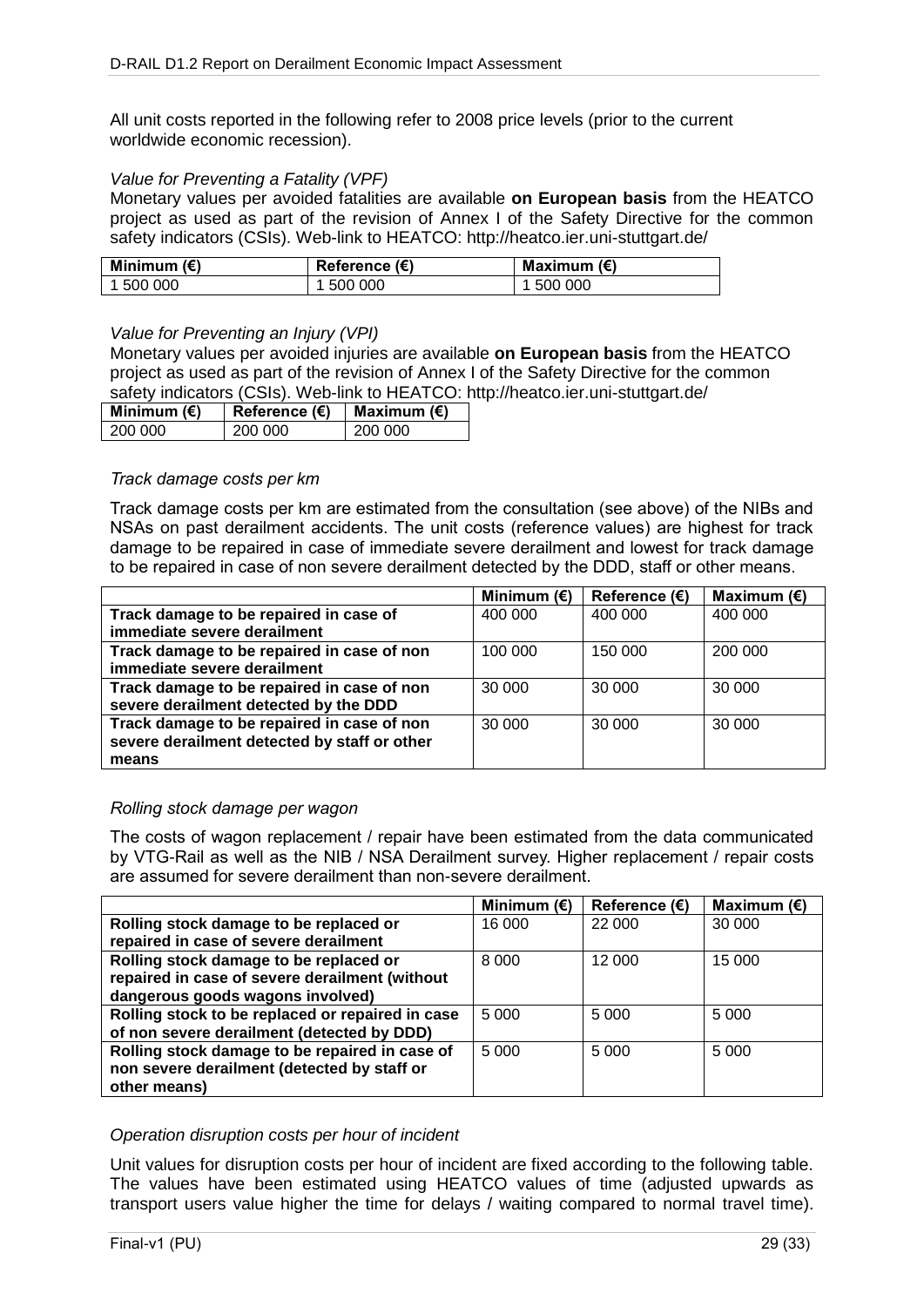Information from the UK RAIB (Rail Accident Investigation Board) and other UK sources about delay minutes for a sample of derailments have been used to determine how many trains will be affected during a 1 hour of an incident.

|                              | Minimum $(\epsilon)$ | Reference $(\epsilon)$ | Maximum $(\epsilon)$ |
|------------------------------|----------------------|------------------------|----------------------|
| Operation disruption in case | 10.000               | 15 000                 | 20 000               |
| of severe derailment         |                      |                        |                      |
| Operation disruption in case | 7 500                | 7 500                  | 7 500                |
| of non severe derailment     |                      |                        |                      |

#### *Environmental costs per derailment*

The typical environmental costs per derailment have been estimated from the consultation of the NIBs and NSAs on past derailment accidents.

|                                 | Minimum $(\epsilon)$ | <b>Reference (€)</b> | Maximum (€) |
|---------------------------------|----------------------|----------------------|-------------|
| Average environmental costs for | 250 000              | 1 012 384            | 2 116 552   |
| severe derailments involving    |                      |                      |             |
| dangerous substances            |                      |                      |             |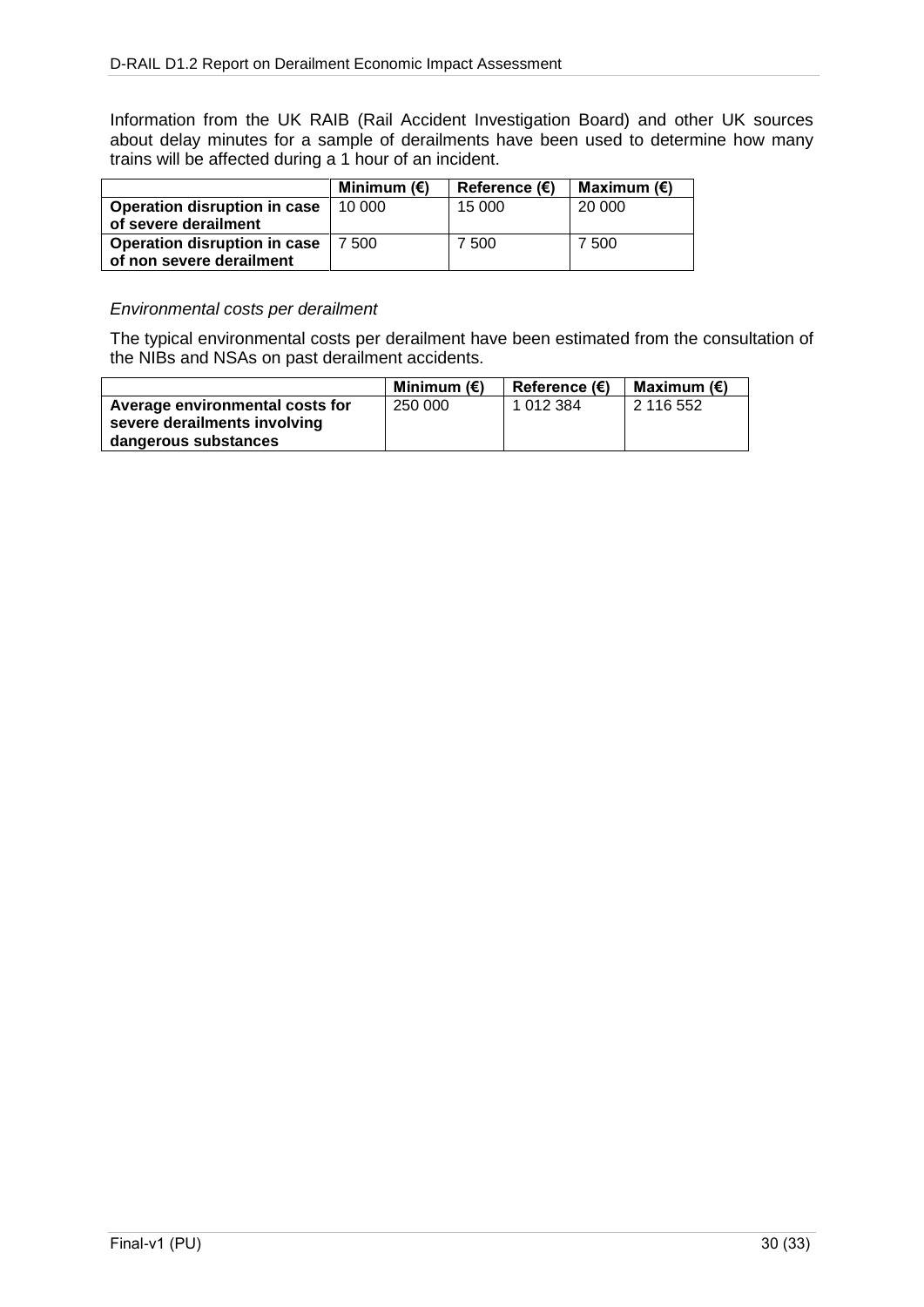## **Appendix 2 EU FP5 Project ProM@in**

Derailment costs vary widely, but the EU FP5 Project ProM@in presented a breakdown of derailment costs for use in life cycle costing as shown below:

| Interest rate                      | 0.08      |  |
|------------------------------------|-----------|--|
| Number of years                    | 15        |  |
| Expected fatalities per derailment | 0.2       |  |
| Expected injuries per derailment   | 0.2       |  |
| "Value" of life                    | 2,500,000 |  |
| "Value" of injury                  | 250,000   |  |
| Material cost of derailment        | 1,600,000 |  |
| Cost of fixing one rail            | 5,000     |  |
| Investment cost, one detector      | 250,000   |  |
| Annual operating cost one detector | 6,000     |  |
| Average clearance time, derailment | 720       |  |
| Delay cost per minute              | 100       |  |
| d(m,k)                             | 0.12      |  |

*Breakdown of derailment costs for use in LCC analysis (All costs in Euro €) [Jørn Vatn, Influence Diagrams as a modelling tool for LCC analysis of maintenance, EU FP5 Project ProM@in (Findings & Conclusions)]*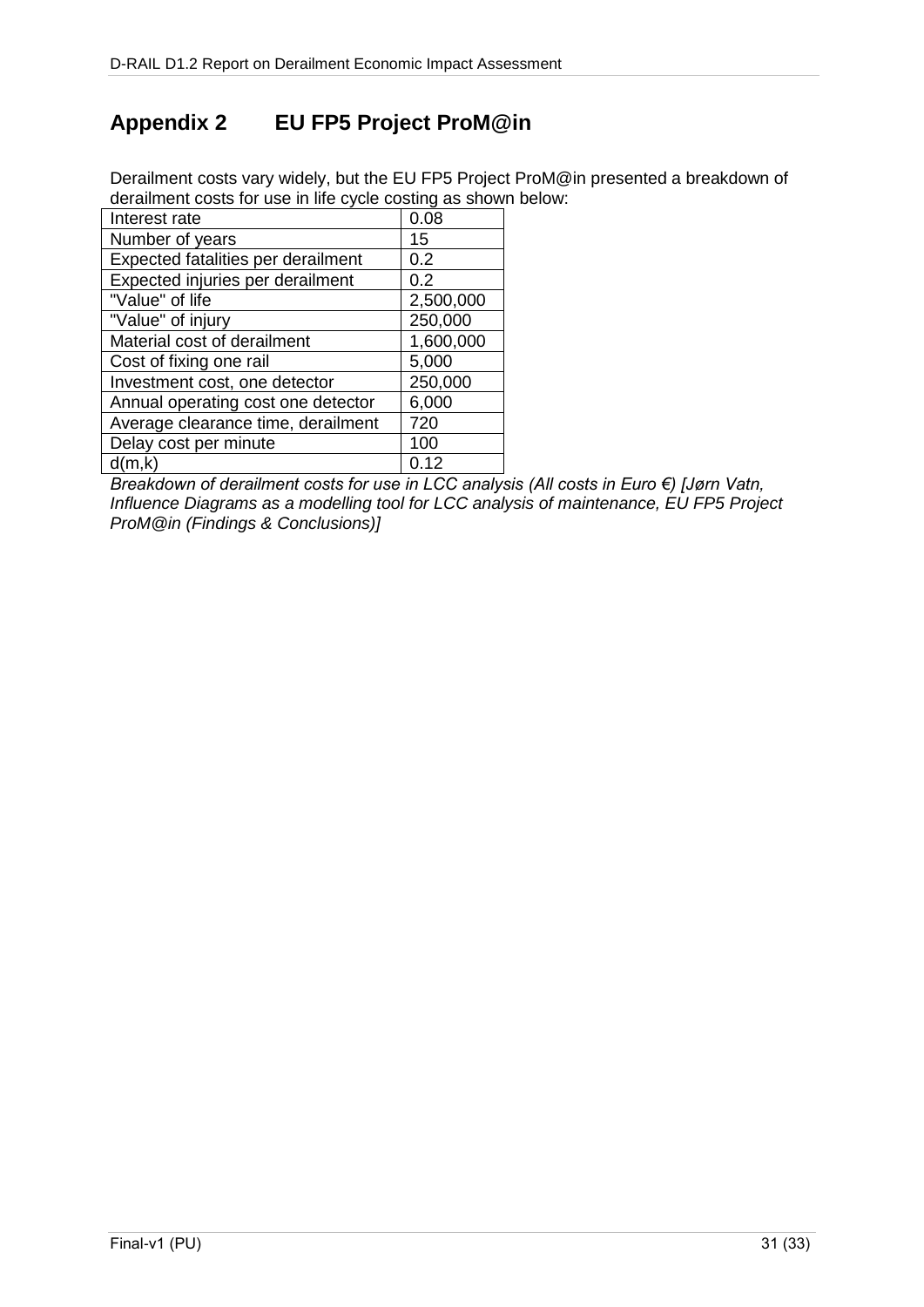### **Appendix 3 DNV reports**

**Assessment of freight train derailment risk reduction measures: B2 – Risk model and potential effectiveness of measures** Report for European Railway Agency Report No: BA000777/07 Rev: 02 21 July 2011

"6.2.1 Normal Freight Human Fatalities and Injuries

When a normal freight vehicle derails there could also be a number of human fatalities or injuries if the freight train collides with a passenger train.

From our accident analysis we note only one case where injuries have been recorded, and in this case the number of injuries recorded was 2.

The number of injuries from normal freight derailments is calculated one in 10 accidents. This is a conservative assumption as our accident database indicates something less than this.

These values are used, with an associated cost per injury, as previously used by the Agency.

Concerning fatalities, it is very rare for these to occur from the mechanical impact associated with a freight train derailment. In the accidents we have studied (see Section 3.2) there have been none reported over a 10 year period. We note that the Agency used an estimate of one per year, however this would seem pessimistic based on available data.

Eurostat (table rail ac catvictin) records zero  $3<sub>rd</sub>$  party fatalities associated with train derailments (with the exception of Viareggio) in the period 2006 to 2009 and 6 railway employee fatalities in the same period the (for the EU-27) although Eurostat includes both passenger and freight train derailments. For freight train derailments there are fewer railway employees at risk (usually the driver only), and we also note that it is unusual for the locomotive be directly involved.

These data lead us towards a fatality figure, resulting from the mechanical impact of a freight train derailment, as significantly less than one per year and for the purposes of our assessment we have selected a value of 0.2 fatalities per year.

6.2.2 Freight Train Derailment Railway System and Operational Disruption

When a freight train derailment occurs there will be additional impacts on the railway system and operations. The following parameters were used relating to the costs associated with these impacts.

#### **Table 14 Railway System and Operational Costs**

|                                         | Track Damage |        | <b>Wagon Damage</b> |  |       | <b>Disruption Costs</b> |                                                                                            |
|-----------------------------------------|--------------|--------|---------------------|--|-------|-------------------------|--------------------------------------------------------------------------------------------|
| Scenario                                |              |        |                     |  |       |                         | Average Km Cost (E/km)   # wagons Cost/wagon (E/wagon) Hours disruption Cost/hour (E/hour) |
| Immediate severe, DG involvement        |              | 427746 |                     |  | 23526 | 50                      | 16040                                                                                      |
| Not immediate severe. DG involvement    |              | 160405 |                     |  | 23526 | 50                      | 16040                                                                                      |
| Immediate severe, no DG involvement     | 0.51         | 427746 |                     |  | 12832 | 50                      | 16040                                                                                      |
| Not immediate severe, no DG involvement |              | 160405 |                     |  | 12832 | 50                      | 16040                                                                                      |
| Not severe derailment, safe stop        | 0.5          | 32081  |                     |  | 5347  | 12                      | 8020                                                                                       |

6.3 Impact Model Usage, Summary and Outputs

We report above the development of our impact models. Using the model, with the parameters described, the following results are obtained (for the case of 500 derailments per year):

 Total cost of freight train derailments = Euro 505 million. (This may vary between Euro 195 million and Euro 701 million using minimum and maximum values in Table 14.)